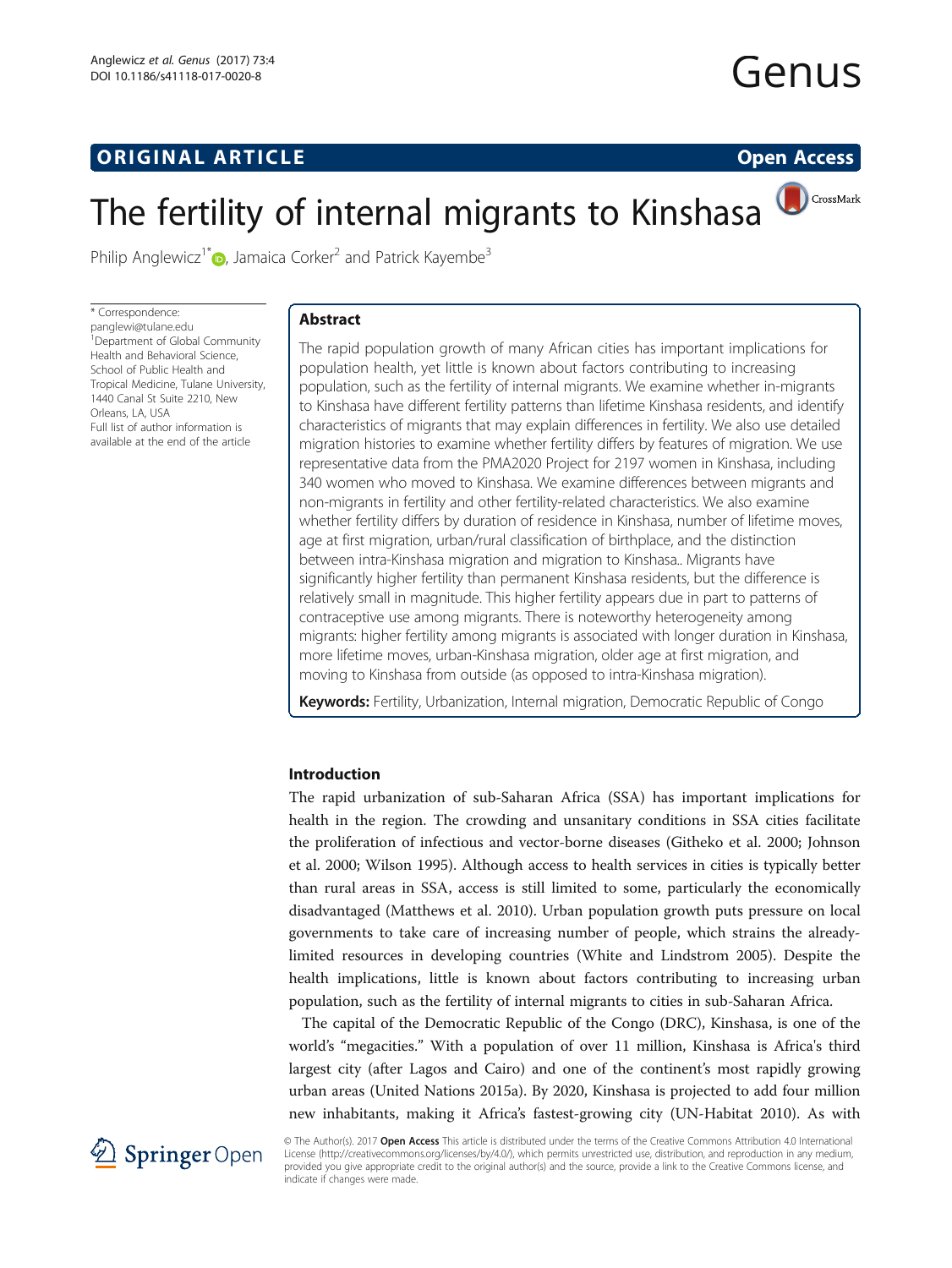other countries in the region, despite the considerable increase in the population size of Kinshasa, little is known about the factors contributing to population growth in this context (Piermay [1997;](#page-17-0) Corker [2015\)](#page-16-0).

The relatively small body of research on fertility and population growth in Kinshasa has important limitations. As elsewhere, the population growth of Kinshasa is driven primarily by natural increase (fertility) and in-migration. Regarding the former, most research on fertility in Kinshasa was conducted before the period of prolonged conflict (Bertrand, Chirhamolekwa, et al. [1990](#page-16-0); Shapiro [1996;](#page-17-0) Shapiro and Tambashe [1994](#page-17-0); Shapiro, and Tambashe [1997](#page-17-0)) or shortly after the conflict ended (Shapiro and Tambashe [2003](#page-17-0)), but there is relatively little research in recent years, despite the particularly rapid growth of Kinshasa during this time. Although migration is mentioned in some research on fertility in Kinshasa (Shapiro & Tambashe [2003\)](#page-17-0), little is known about internal migration patterns in DRC, or in-migration to Kinshasa specifically.

Also missing is research on the relationship between migration and fertility in Kinshasa. Given that migrants are typically young, and women in sub-Saharan Africa (SSA) are most likely to migrate in their peak reproductive years (Brockerhoff and Eu [1993](#page-16-0)), migration also indirectly affects urban growth through the fertility of migrants. With stark differences in fertility between rural and urban areas in the DRC, as throughout most of SSA (Garenne [2008](#page-17-0)), migration from higher-fertility rural areas to lower-fertility urban areas has the potential to contribute to growth of the population size of urban centers like Kinshasa—if migration rates are substantial and migrants have higher fertility than non-migrants.

With the vast majority of urban population growth in the coming decades taking place in cities of the developing world (United Nations [2012](#page-17-0)), and the important health implications of urbanization, there is a critical need for research on the factors contributing to urban growth in these settings. Here, we examine whether migrants make a disproportionate contribution to population growth in Kinshasa by examining differences in fertility profiles between in-migrants and permanent Kinshasa residents. We also identify characteristics that may influence differences in fertility by migration status. We then use detailed information on migration (duration lived in Kinshasa, number of lifetime moves, age at first migration, urban/rural classification of birthplace, and the distinction between intra-Kinshasa migration and migration to Kinshasa) to see if fertility differs by characteristics of migration.

#### Backgroud

Research on the relationship between internal migration, urbanization and fertility remains limited, both in DRC and elsewhere in SSA (National Research Council [2003](#page-17-0); White, Muhidin, et al. [2008](#page-17-0)). The lack of research on migration and fertility in the DRC and SSA contributes to a general uncertainty of how the process of urban migration and residence impacts fertility behavior (White, Muhidin, et al. [2008](#page-17-0)) and the family planning needs of migrant women (National Research Council [2003](#page-17-0)). The need for more knowledge about this topic is evident from calls for better migration study designs and more nuanced measures of migration (Montgomery et al. [2016\)](#page-17-0).

Generally, urban residence has been associated with lower fertility, as explained by several theories. The higher costs of raising children in cities may dissuade some from having large families (Easterlin [1975;](#page-16-0) White, Muhidin, et al. [2008\)](#page-17-0), and favorable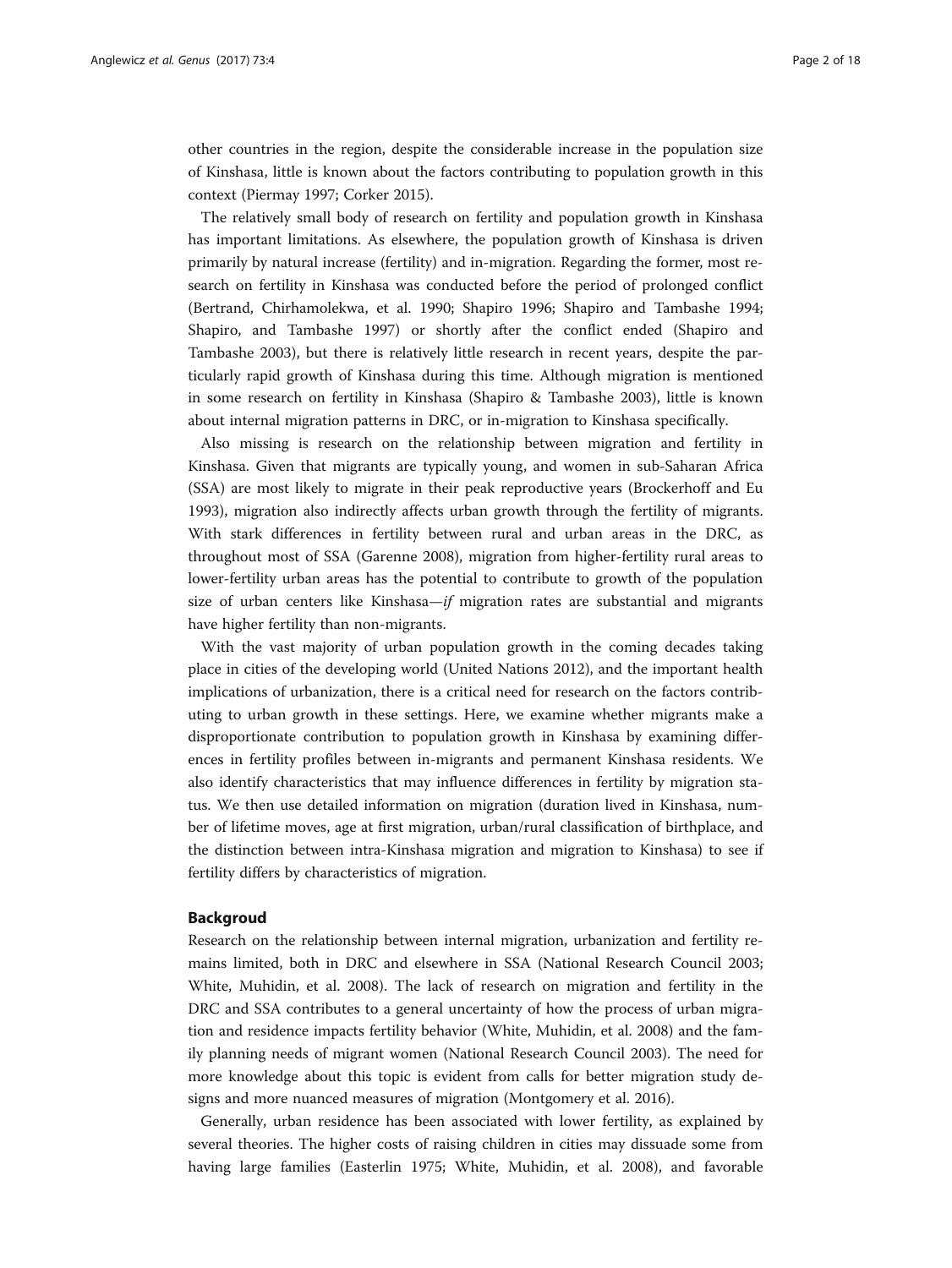attitudes for smaller families are more common in cities than rural areas (Cleland and Wilson [1987](#page-16-0)). Even with preferences for smaller families, individuals may be unable to limit fertility in rural areas, as family planning services are more prevalent in urban centers compared to rural areas of SSA (Cleland, Bernstein, Ezeh et al. [2006\)](#page-16-0).

However, while urban residence has long been associated with lower fertility in SSA (Shapiro and Tambashe. [2002](#page-17-0)), the relationship between fertility and migration to and subsequent residence in an urban area is less clear. The limited existing research on this topic has found mixed results. Most cross-sectional studies have found that migration to urban areas is associated with lower fertility (Brockerhoff [1995;](#page-16-0) Brockerhoff [1998](#page-16-0); Omondi and Ayiemba [2005\)](#page-17-0), both for migrants themselves (Brockerhoff and Yang [1994](#page-16-0)) and for subsequent generations born in the urban place of destination (White et al. [2005\)](#page-17-0). Similarly, two recent longitudinal studies of migration and fertility in Ghana found lower fertility among rural-to-urban migrants (Chattopadhyay, White, Debpuur, et al. [2006;](#page-16-0) White, Muhidin, et al. [2008](#page-17-0)) compared to rural non-residents. Some older studies in SSA, however, found no fertility decline with urban migration or a positive relationship between fertility and migration (Lee [1992](#page-17-0); Cleveland [1991\)](#page-16-0).

Similarly, theories on the relationship between urban migration and fertility suggest that migrants could have either higher or lower fertility than non-migrants. Four competing theoretical approaches have been used to explain the relationship between internal migration and fertility: 1) selection 2) adaptation, 3) socialization, and 4) disruption. Regarding selection, migrants are a self-selected group for whom relatively lower fertility preferences may be part of the motivation to move to a new area (Kulu [2005](#page-17-0); White, Muhidin, et al. [2008](#page-17-0)). Migrants differ from non-migrants in key characteristics even before migrating, some of which may be associated with both migration and lower fertility (e.g., higher education levels and aspirations, social mobility desires, higher socio-economic status) (White et al. [2005\)](#page-17-0). Thus, women with profiles or desires similar to those at the place of urban destination—including for education, fertility preferences, willingness to use modern methods—may have had lower fertility outcomes regardless of whether they migrated (Rokicki, Montana, and Fink [2014](#page-17-0)). Similarly, the disruption hypothesis also implies lower fertility among migrants: migrants' fertility behavior will be low in the period immediately prior to or following a residential change, due to the disruption in economic and social support that often results from a move (Kulu [2005](#page-17-0)).

On the other hand, migrants may have higher fertility than non-migrants. The socialization hypothesis suggests that the fertility of migrants will primarily reflect fertility preferences dominant in their place of origin, with the assumption that norms about fertility are learned at a young age, and any changes in fertility behavior among migrants will only occur over the longer-term (Kulu [2005](#page-17-0); White et al. [2005](#page-17-0)). If migrant areas of origin are typically rural, rural-to-urban migrants may therefore have higher fertility than non-migrants at the place of destination (Kulu [2005](#page-17-0)). Alternatively, under the adaptation hypothesis, migrant fertility may eventually come to resemble the dominant patterns of the destination location, but only after higher fertility preferences among migrants erode with relatively long durations of residence with different fertility norms from origin areas (Lee [1992](#page-17-0); Rokicki, Montana, and Fink [2014;](#page-17-0) White, Muhidin, et al. [2008\)](#page-17-0). In SSA, this adaptation generally assumes that desired family size will decrease following internal migration to urban areas, due in part to the increased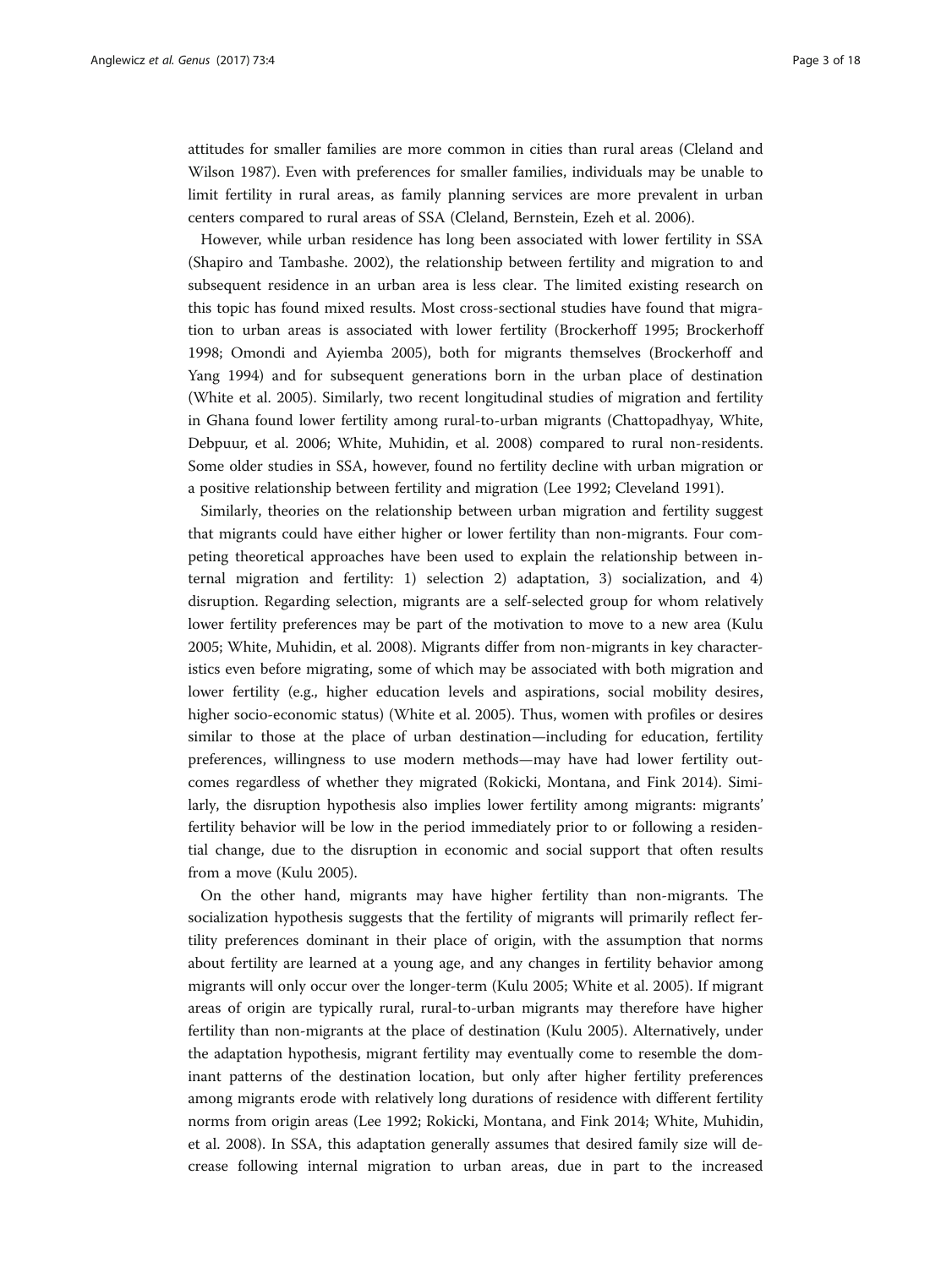acceptance of and access to contraception and abortion in urban areas (Shapiro and Tambashe. [2002\)](#page-17-0).

The reason for moving to an urban area may also provide insight into the relationship between fertility and migration. Some reasons for internal urban migration involve characteristics that are typically associated with lower fertility, like attending school or starting a job (Romaniuk [2011;](#page-17-0) Shapiro [1996](#page-17-0)). Other research has shown that moving to begin a marriage is common in some parts of sub-Saharan Africa (Anglewicz [2012](#page-16-0), Reniers [2003](#page-17-0)), which suggests that fertility may increase as a result of migration. Research in SSA has often found higher fertility and frequent marriage-related migration among women in virilocal and patrilineal societies (Anglewicz [2012](#page-16-0), Mitchell [1961\)](#page-17-0).

Much remains unknown about the migration/fertility association in most of SSA, due largely to limited data on migration. Migration differs by destination and origin (e.g., urban, rural), distance travelled, permanence, duration, and motivation, among other characteristics. Yet the demographic literature on fertility and migration has often neglected to account for variation in migration characteristics in developing countries and often uses a simple binary measure of migrant/non-migrant (e.g., Brockerhoff and Yang [1994](#page-16-0); Chattopadhyay, White, Debpuur, et al. [2006](#page-16-0); Omondi and Ayiemba [2005](#page-17-0); Oucho and Gould [1993](#page-17-0)). Although different migration streams (urban-rural, ruralurban, urban-urban, rural-rural, etc.), the duration of time at destination and age at migration have been previously examined on rare occasions (Brockerhoff and Yang [1994](#page-16-0), Chattopadhyay, White, Debpuur, et al. [2006;](#page-16-0) Corker [2015\)](#page-16-0) they have not been consistently studied enough to draw conclusions. Recent research has called for greater detail of migration patterns, a valid concern (Deane et al. [2010](#page-16-0); Montgomery et al. [2016\)](#page-17-0), but one that is often difficult to respond to due to continued data limitations.

We take advantage of detailed migration information to examine the association between fertility and particular characteristics of migration. Specifically, we investigate the association between fertility and (1) duration of residence in Kinshasa, (2) number of lifetime moves, (3) age at first migration, (4) urban/rural classification of birthplace, and (5) the distinction between intra-Kinshasa migration and migration to Kinshasa. Using these measures, this research expands on previous analyses of migration and fertility. It is important to note that we do not intend to estimate the effect of migration on fertility in this research. Instead, we aim to identify differences in fertility between migrants and nonmigrants in Kinshasa, and explore possible explanations for these differences.

#### Data and methods

#### Setting

The DRC is Africa's third most-populous country, with an estimated population of just over 77 million people according to UN estimates for 2015 (United Nations [2015a](#page-17-0)). The DRC is also one of the region's fastest growing countries and is projected by the UN to be one of the 10 most populous countries in the world by 2050. The DRC is consistently among the very poorest countries in the world, and ranked 186 out of 187 countries in the 2014 Human Development Index (United Nations [2015](#page-17-0)b). Given its country profile, it is not surprising that the DRC has one of the highest fertility rates in the world: the most recent Demographic and Health Survey (DHS) from 2013-14 estimated a country-level TFR of 6.6, a slight increase since the 6.3 TFR estimated from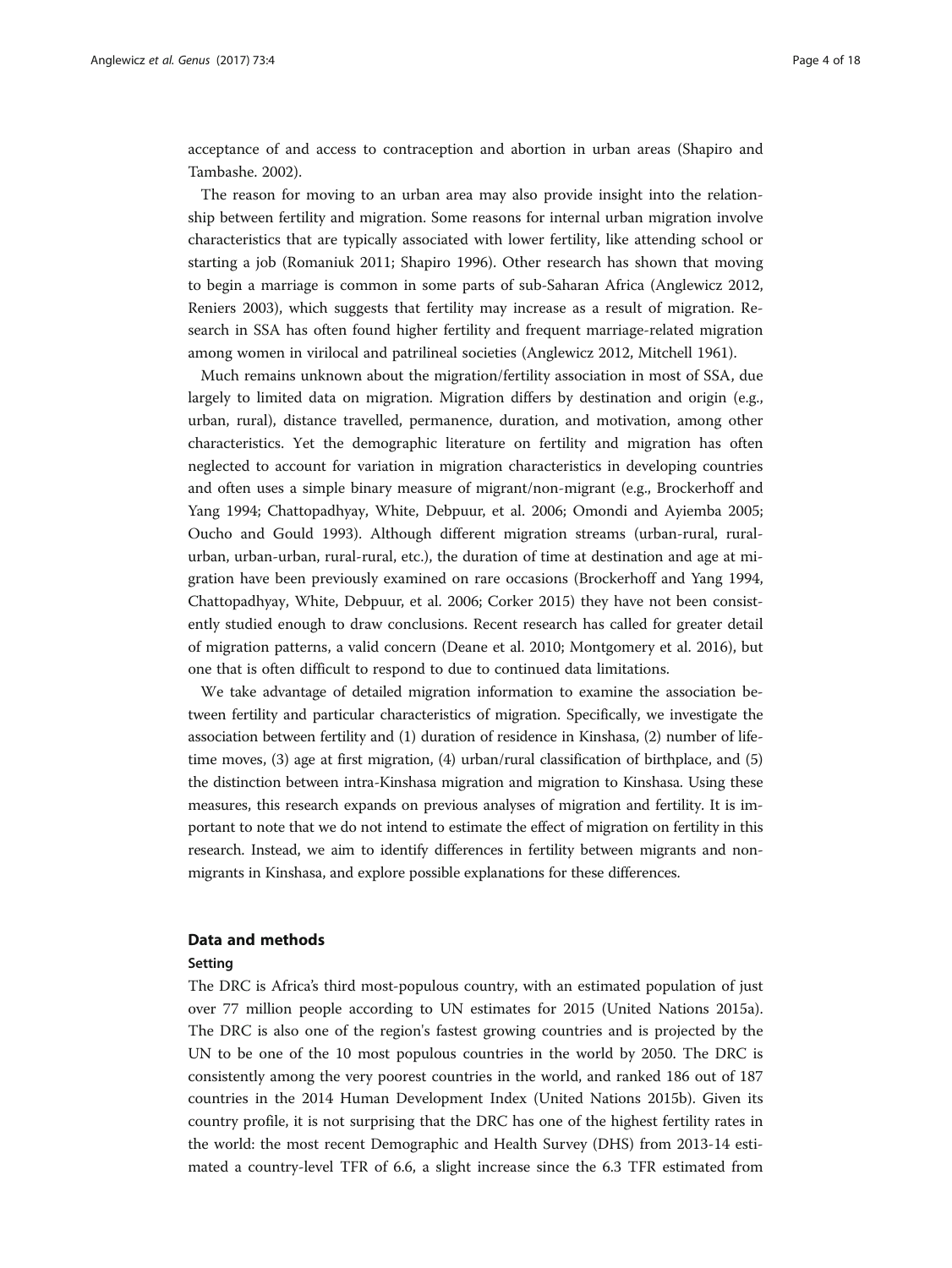the 2007 DHS (Ministère du Plan et Macro International [2008](#page-17-0); Ministère du Plan et Suivi de la Mise en oeuvre de la Révolution de la Modernité (MPSMRM), Ministère de la Santé Publique (MSP) et ICF International [\(2014\)](#page-17-0)).

The sharp fertility differential between Kinshasa and the rest of the DRC, including other urban areas, makes it an ideal context in which to examine the relationship between migration and urban residence with fertility outcomes. Since the 1960s, fertility has remained stubbornly high throughout the DRC, although Kinshasa is a notable exception (Romaniuk [2011](#page-17-0)), the capital has a TFR of 4.2, considerably lower than other urban (5.4) and rural (7.3) areas of the DRC (MPSMRM, MSP and ICF International [2014](#page-17-0)). The modern contraceptive prevalence rate (MCPR) is extremely low throughout the DRC, at just 7.8% for the country as a whole, with condom use accounting for half of the MCPR (MPSMRM, MSP & ICF International [2014\)](#page-17-0). In Kinshasa, the MCPR in 2013–14 was 19%, making it more than double the national average but still among the lowest of all capital cities in SSA. Traditional method use, on the other hand, is comparatively high in DRC and generally exceeds the MCPR, including in Kinshasa, where 25.7% of women resort to traditional methods compared to 12.6% at the national level. The DRC is predominantly virilocal and patrilineal, but there is variation in kinship patterns across ethnic groups and geographic regions (Romaniuk [2011\)](#page-17-0).

#### Data

Our data comes from Performance, Monitoring, and Accountability 2020 project (PMA2020). PMA2020 currently operates in eleven countries worldwide and was established in part to measure uptake of contraceptive use in many of the world's most populous countries [\(http://www.pma2020.org/\)](http://www.pma2020.org/). To achieve this aim, PMA2020 collects representative data in these countries on an annual basis for a range of fertility and family planning-related measures. This study has received approval to collect data from Institutional Review Boards at Johns Hopkins University, Tulane University, and the University of Kinshasa. PMA2020 was supported by the Bill and Melinda Gates Foundation, Seattle, WA; under grant # OPP1079004.

We use the first round of data from Kinshasa, DRC under PMA2020, collected from November 2013 to January 2014. The sampling approach and was designed to obtain a sample that is representative of Kinshasa, and to be comparable to the DHS data for Kinshasa. The sampling framework uses a two-stage cluster sampling approach, in which the study first randomly selected census enumeration areas within Kinshasa, then conducted a listing of households in these EAs, and randomly selected 33 households within each EA. All resident women of reproductive ages within the household were selected for interview. The PMA2020 survey included basic demographic information, and information on fertility preferences and contraceptive use. PMA2020 also asked women to report the number of lifetime births, the timing (month and year) of their two most recent births, and child mortality. Because we do not have complete birth histories, we cannot establish the order of events between all births and moves, and our analysis therefore does not seek to measure the effect of migration on fertility.

A goal of this research is to address some of the limitations in common measures of migration, such as those collected by DHS. The DHS asks two questions about migration: "How long have you been living continuously in (NAME OF CURRENT PLACE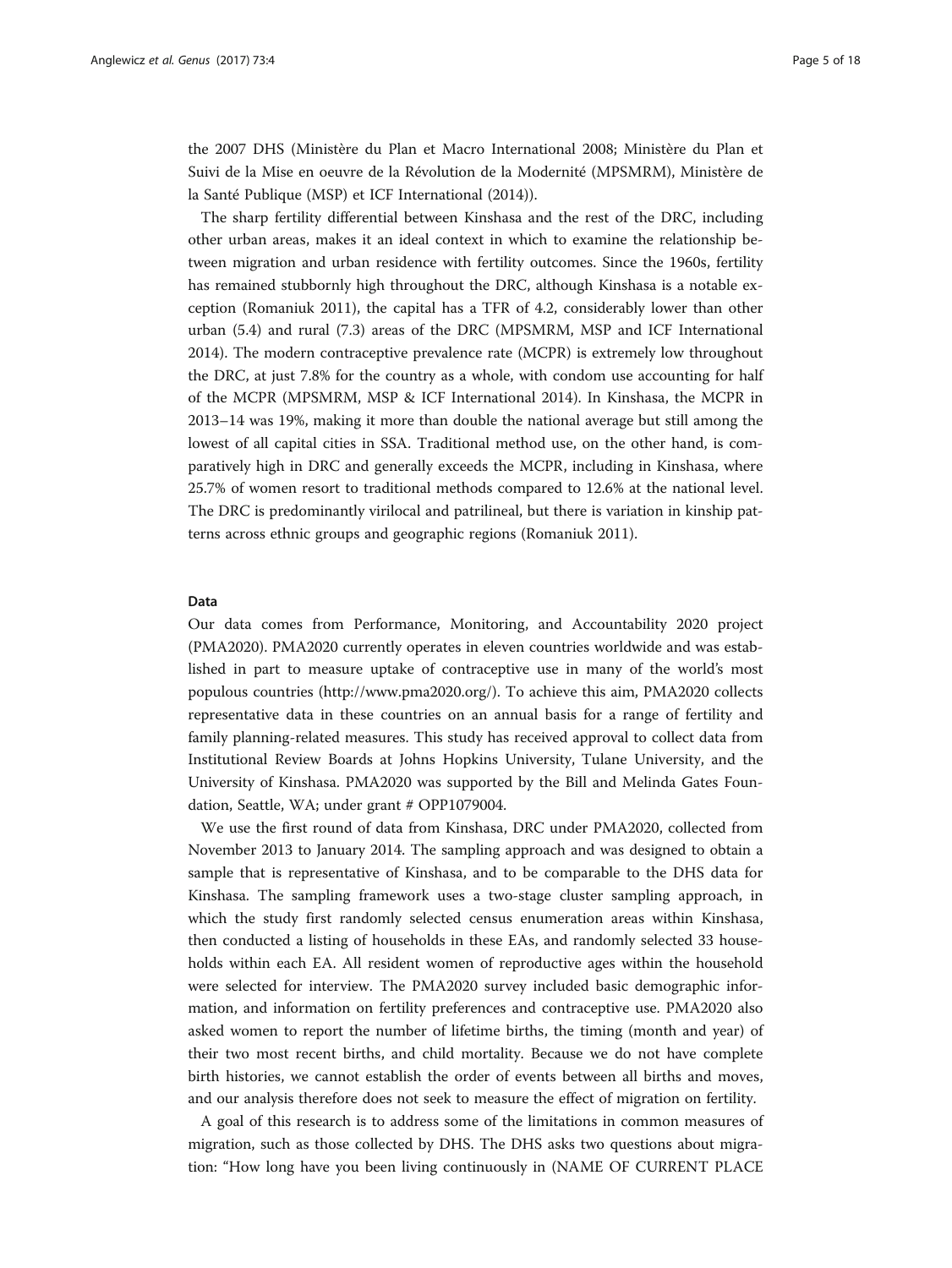OF RESIDENCE)?" and "Just before you moved here, did you live in a city, in a town, or in a rural area?" As suggested by theories on the relationship between internal migration and fertility, there are important features of the migration process that are associated with fertility but not captured by these questions. While someone may have moved from another urban area in the most recent migration, they may originally be from a rural area, and the first move from rural to urban, for example, would therefore be missed by the DHS questions. This is important in the context of the "socialization" hypothesis, which suggests that migrants are influenced by the fertility norms of their birthplace. Under the adaption theory, the fertility norms of migrants may eventually conform to those of the destination with longer durations at destinations and away from areas of origin. As a result, the age at first migration and duration at current residence may be associated with fertility. DHS collects information only on the latter. In the DHS survey, the household is considered the "current place of residence". As a result, it is not possible to distinguish between migrants who moved within Kinshasa from those that moved to Kinshasa from another urban area of DRC in the DHS data. Since Kinshasa has lower fertility than all other provinces in DRC, one would expect that intra-Kinshasa migrants do not have higher fertility than Kinshasa non-migrants, but those moving to Kinshasa may have higher fertility than both. Since theory suggests that migration may disrupt fertility, the number of lifetime moves is relevant to fertility. Finally, it is important to note that, the relatively few questions on migration from the DHS survey are not included in every round or country; the DHS Phase 6 survey, the most recent DHS in DRC (2013–14), did not include these questions.

The PMA2020 data offer several important advantages over migration data collected by DHS. The first round of the PMA2020 study in Kinshasa included an extensive residence/migration history, which contains information on all locations where respondents previously lived for 6 months or more, and selected characteristics of these former residences. The survey captures the year and month in which the respondent moved to a particular area, along with reasons for the migration, and urban or rural classification for each place of residence. We use this information to categorize migrants as women who moved to Kinshasa from another location (women who were born in and later moved within Kinshasa are not considered migrants). Using the PMA2020 residence histories, we are able to create several characteristics of migration, including the duration lived in Kinshasa, number of lifetime moves, age at first migration, urban/rural classification for birthplace, and the distinction between intra-Kinshasa migration and migration to Kinshasa.

#### Analytic methods

We begin by tabulating background characteristics for our study population, including age, marital status, level of education, number of lifetime births, and household wealth. Household wealth is measured using a constructed wealth index based on ownership of 25 household durable assets, house and roof material, livestock ownership and water source. Here again, PMA2020 uses measures similar to those in the most recent DRC DHS survey. A wealth index was created using principal component analysis (Filmer & Pritchett [2001](#page-17-0)), which is then converted into quintiles. We also focus on several measures of fertility desires and family planning, including current contraceptive use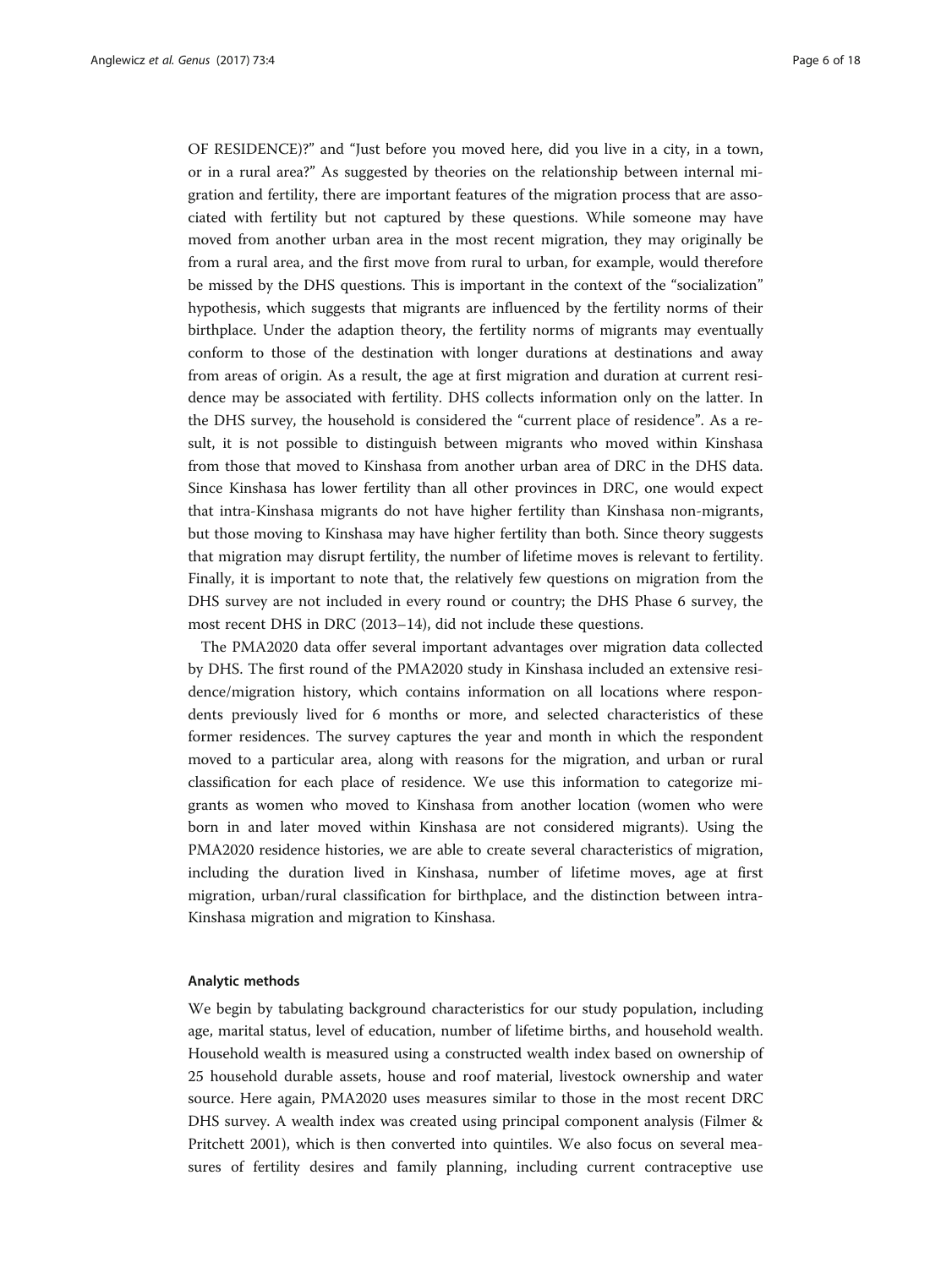(modern and traditional), unmet need, desire to not have another child (using the question "Would you like to have a/another child or would you prefer not to have any/any more children?"), and whether the last birth was unintended ("At the time you became pregnant, did you want to become pregnant then, did you want to wait until later, or did you not want to have any/any more children at all?"). We then test for statistically significant differences in these characteristics between migrants and non-migrants.

Next, we utilize the migration histories to categorize several characteristics of migration, many of which are not included in studies of migration and fertility. We tabulate the number of lifetime moves among our respondents, the duration of time spent living in Kinshasa, migration stream (rural-urban, urban-urban), and the age at migration to Kinshasa.

We then use multivariate Poisson regressions with the number of cumulative births at the time of the survey as the dependent variable. The main independent variable of interest is the binary category of migration, compared to non-migrants. To explore whether any fertility differences among migrants are related to differences in age, education or other background characteristics, we also control for characteristics that significantly differ by migration status and likely affect fertility, specifically: age, level of education, marital status, and household wealth. Next, to examine whether differences in fertility between migrants and non-migrants are due to differences in contraceptive use between these groups, we add a measure of contraceptive use to this model, measured as a three-category variable for (0) not using any contraceptive method, (1) using a traditional contraceptive method, and (2) using a modern contraceptive method.

We next measure differences in family planning and fertility preferences by migration status by running three logistic regressions where the dependent variables are overall contraceptive use, traditional contraceptive use, and modern contraceptive use. Then, we examine fertility-related attitudes, specifically unmet need for family planning, desire to have another child, and whether the most recent birth was unintended. We run separate logistic regressions to examine whether these measures differ by migration status.

Finally, we examine whether fertility differs by particular characteristics of migration, specifically (1) the duration of time living in Kinshasa, (2) the number of lifetime moves, (3) whether their birthplace was urban or rural, (4) their age at first migration, and (5) a distinction between migration within Kinshasa and migration to Kinshasa. Number of lifetime moves is measured as categorical, with those moving from one, two, and three or more times compared to the reference group of non-migrants. Duration of time in Kinshasa is categorical, according to short-term, medium-term and longer-term residence in Kinshasa: 0–5 years, 6–20 years, and 21 or more years resided in Kinshasa. Age at first migration is measured in 10-year age intervals. Alternative categorizations yielded results that were not substantively different. The same regression controls from previous models are included here.

#### Results

Table [1](#page-7-0) shows background characteristics for migrants and non-migrants. Of the 2197 women in the sample, 340 (15.5%) are classified as migrants. Several significant socioeconomic differences between migrants and non-migrants are evident in Table [1](#page-7-0). Most notably, migrants are older and more likely to be married or in union than non-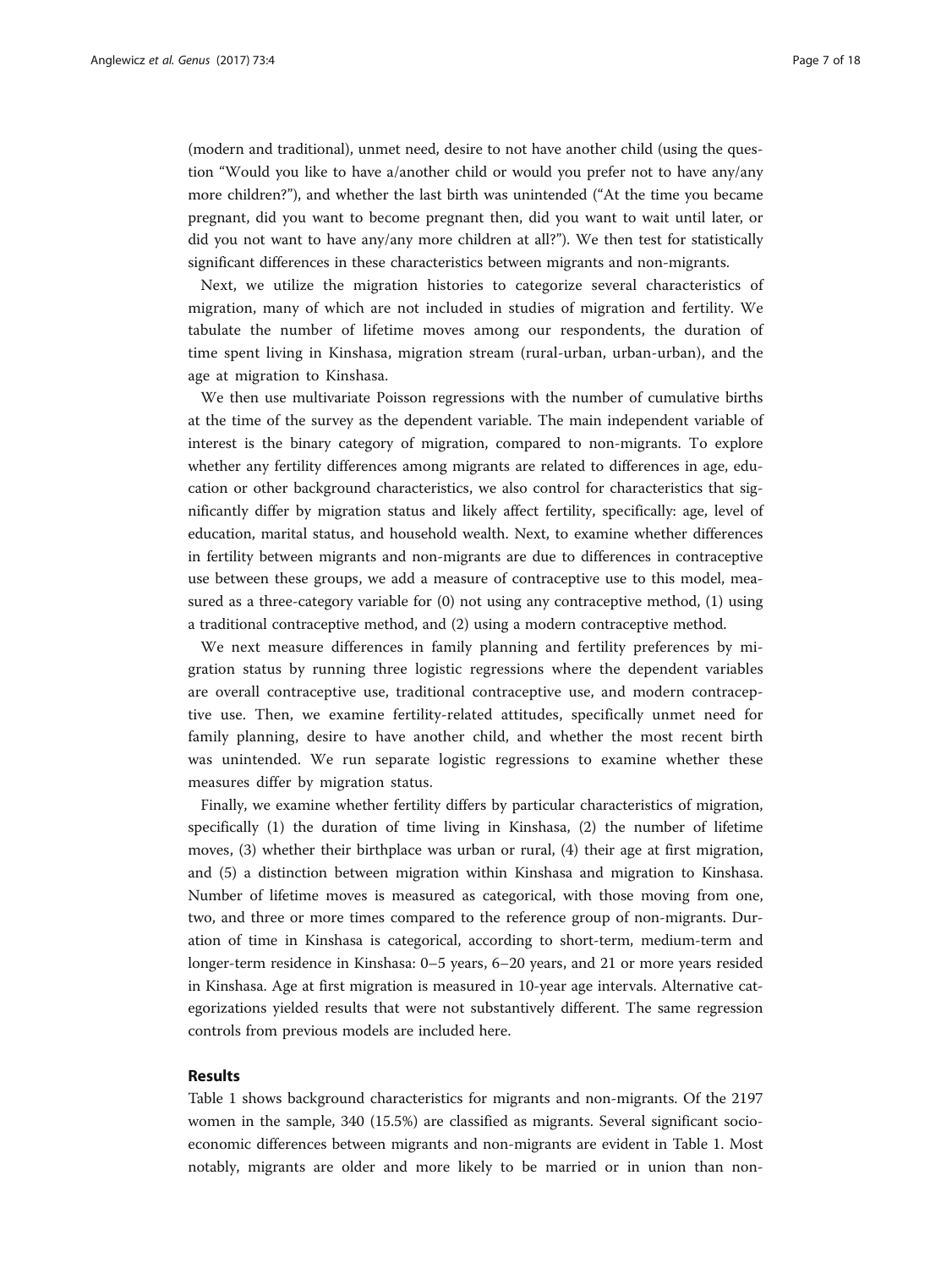|                                   | Non-migrants | Migrants        |
|-----------------------------------|--------------|-----------------|
| Mean age (SD)                     | 26.8(0.2)    | $30.6***$ (0.5) |
| Level of education                |              |                 |
| No education                      | 5.4%         | 8.5%*           |
| Primary school                    | 47.1%        | 47.1%           |
| Middle secondary                  | 39.7%        | 37.7%           |
| Advanced secondary +              | 7.8%         | 6.7%            |
| Marital status                    |              |                 |
| Married/in union                  | 47.3%        | 64.1%**         |
| Separated/divorced/widowed        | 3.3%         | 5.0%            |
| Never married                     | 49.4%        | 30.9%**         |
| Household wealth                  |              |                 |
| Quintile 1 (lowest)               | 19.7%        | 17.9%           |
| Ouintile 2                        | 20.1%        | 21.8%           |
| Quintile 3                        | 20.3%        | 20.9%           |
| Quintile 4                        | 20.2%        | 20.0%           |
| Quintile 5 (highest)              | 19.7%        | 19.4%           |
| Fertility-related characteristics |              |                 |
| Total fertility rate (TFR)        | 4.00         | $4.76***$       |
| Contraceptive use (any method)    | 32.3%        | 35.0%           |
| Traditional contraceptive use     | 15.9%        | 22.1%**         |
| Modern contraceptive use          | 16.1%        | 12.9%           |
| Unmet need for contraception      | 16.5%        | 24.1%**         |
| Do not want another child         | 26.7%        | 39.2%**         |
| Most recent birth unintended      | 54.2%        | 54.3%           |
| $N =$                             | 1,857        | 340             |
|                                   |              |                 |

<span id="page-7-0"></span>Table 1 Background characteristics for migrant and non-migrant women, PMA2020 Project, Kinshasa 2013

Difference between migrants and non-migrants significant at \*p ≤ 0.10; \*\*p ≤ 0.05; \*\*\*p ≤ 0.01. Unmet need was calculated only for ever-married women (n = 1175), and recent birth unintended was available only for women ever giving birth (n = 1296)

migrants. Somewhat surprisingly, migrants and non-migrants have nearly identical levels of education: the only significant difference for no education, 8.5% of migrants compared to 5.4% of non-migrants, with all other categories similar in proportion and not statistically significantly different. No significant differences were found for wealth status between migrants and non-migrants.

Characteristics related to family planning and fertility preferences show greater differences between the two groups. Although levels of contraceptive use are similar (32.3% for migrants and 35.0% for non-migrants), traditional method use is higher and modern method use is lower among migrants. While nearly a quarter of migrant women (24.1%) have an unmet need for contraception, only 16.5% of non-migrants do. Notably, 39.2% of migrants say they want no more children while only 26.7% of nonmigrants expressed the same desire.

According to migration characteristics (Table [2\)](#page-8-0), most migrants moved more than once in their lifetime, with an average of 2.0 lifetime moves among migrants. As with migration patterns elsewhere, the majority of women moved during young adulthood: the average age at migration to Kinshasa was 18.1 years old, and nearly 70% of migrants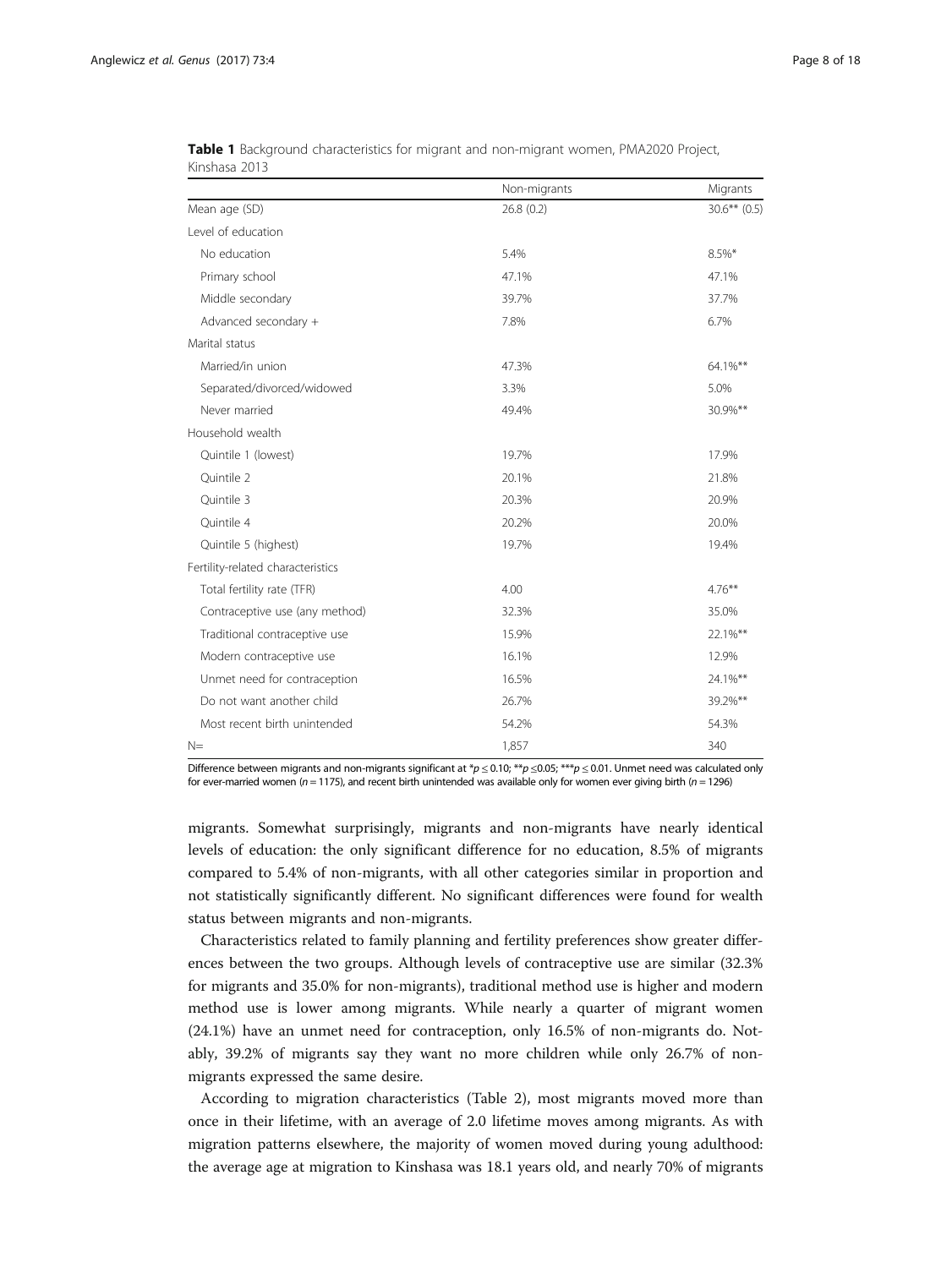<span id="page-8-0"></span>Table 2 Migration characteristics, PMA2020 Project, Kinshasa 2013

| Mean number of moves (SD) | 2.0(0.03) |
|---------------------------|-----------|
| Resided in Kinshasa for   |           |
| $0 - 9$ years             | 49.7%     |
| $10-19$ years             | 26.8%     |
| $20 - 29$ years           | 12.3%     |
| $30+$ years               | 11.2%     |
| Migration stream          |           |
| Rural-to-Kinshasa migrant | 45.9%     |
| Urban-to-Kinshasa migrant | 54.1%     |
| Age at first migration    |           |
| 0-9 years old             | 85.3%     |
| 10-19 years old           | 8.2%      |
| 20+ years old             | 6.5%      |
| $N =$                     | 340       |

moved between ages 10 and 30. Most migrants in our sample had been residing in Kinshasa for over a decade: the average duration spent in Kinshasa is 12.6 years. Migrant women were slightly more likely to have previously lived in an urban (8.4% of all women, 54.1% of migrants) than rural area (7.1% total, 45.9% of migrants). International inmigration is uncommon: of the 340 migrants, only 7 had moved to Kinshasa from another country (five from the Republic of the Congo and two from Rwanda).

We find that fertility is significantly higher for migrants compared to non-migrants in Kinshasa. Migrant women had on average cumulative fertility of at the time of the survey of 4.76 children compared to 4.00 for non-migrants in Kinshasa. However, the difference in cumulative fertility between migrants and non-migrants is relatively small and perhaps less than would be expected given the much higher fertility from the migrants' places of origin: the TFR in other (non-Kinshasa) urban areas of DRC is 6.03, and is 7.25 in rural DRC (using DHS data using two-year ASFRs) (MPSMRM, MSP and ICF International, [2014](#page-17-0)), making a difference of less than one child per woman seem small by comparison.

The fertility differences between migrants and non-migrants in Kinshasa, however, are nonetheless significant, leading us to ask: is the higher fertility among migrants due to the differences in age, education or other background characteristics? Results shown in Table [3](#page-9-0) (model 1) suggest that even after controlling for differences in background characteristics (age, education, marital status, household wealth), migrants have slightly but significantly higher cumulative births when individual-level characteristics are held constant. Our second model in Table [3](#page-9-0) shows that contraceptive use partly explains the higher fertility among migrants. After controlling for differences in the use of contraceptive methods between migrants and non-migrants (model 2), we find that the measure for migrant declines in the level of statistical significance and effect size. Differences in contraceptive use do not, however, do not completely explain differences in fertility between migrants and non-migrants, as the measure of migration is still statistically significant (at  $p = 0.051$ ).

Results for fertility preferences and family planning-related characteristics may yield some insight into the differences in fertility between migrants and non-migrants. First,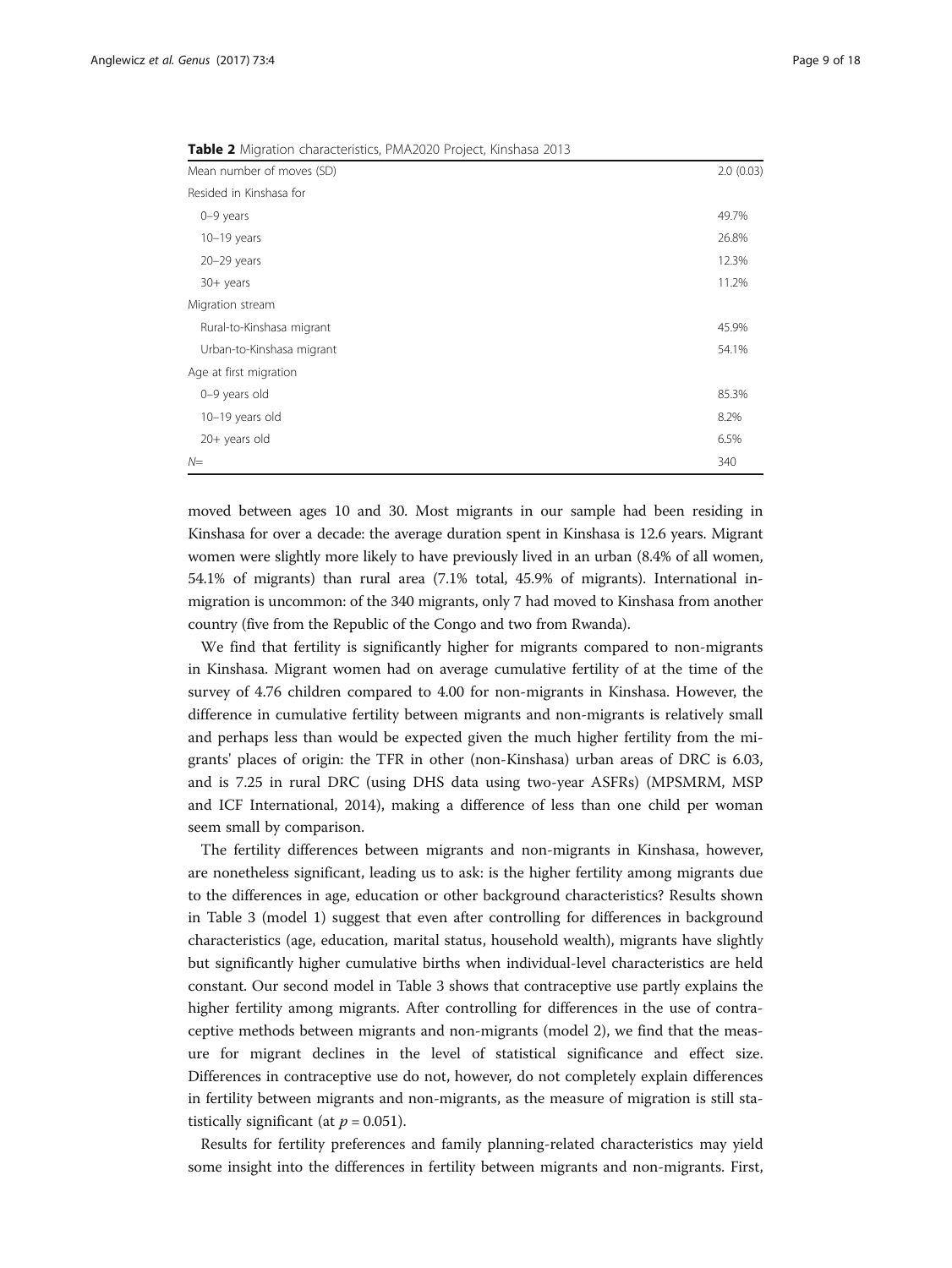|                                 | Model 1    |           | Model 2    |           |
|---------------------------------|------------|-----------|------------|-----------|
|                                 | Coef       | <b>SE</b> | Coef       | <b>SE</b> |
| Migrant                         | $0.08***$  | 0.04      | $0.07*$    | 0.04      |
| Age                             | $0.27***$  | 0.02      | $0.26***$  | 0.02      |
| Age <sup>2</sup>                | $-0.01***$ | 0.00      | $-0.00***$ | 0.00      |
| Level of education              |            |           |            |           |
| No education (ref.)             |            |           |            |           |
| Primary                         | $-0.10*$   | 0.05      | $-0.10*$   | 0.05      |
| Middle secondary school         | $-0.36***$ | 0.06      | $-0.35***$ | 0.06      |
| Advanced secondary or higher    | $-0.71***$ | 0.09      | $-0.72***$ | 0.09      |
| Marital status                  |            |           |            |           |
| Married/partnered (ref.)        |            | $- - - -$ |            |           |
| Separated/divorced/widowed      | $-0.21***$ | 0.06      | $-0.16***$ | 0.07      |
| Never married                   | $-0.98***$ | 0.06      | $-0.98***$ | 0.06      |
| Household wealth                |            |           |            |           |
| Quintile 1 (lowest, ref.)       | ----       | $- - - -$ |            |           |
| Quintile 2                      | $-0.03$    | 0.05      | $-0.04$    | 0.05      |
| Quintile 3                      | $-0.04$    | 0.05      | $-0.05$    | 0.06      |
| Quintile 4                      | $-0.17***$ | 0.05      | $-0.18***$ | 0.06      |
| Quintile 5 (highest)            | $-0.18***$ | 0.06      | $-0.21***$ | 0.06      |
| Contraceptive use               |            |           |            |           |
| Not using contraception (ref.)  |            |           |            |           |
| Using traditional contraception |            |           | $0.14***$  | 0.04      |
| Using modern contraception      |            |           | $0.21***$  | 0.04      |
| $N =$                           | 2197       |           | 2197       |           |

<span id="page-9-0"></span>Table 3 Poisson regression results for differences in lifetime fertility between migrants and nonmigrants, PMA2020 Project, Kinshasa 2013

 $\overline{p \leq .10; \cdot p \leq .05; \cdot p \leq .01}$ 

we find no significant differences in overall contraceptive use between migrants and non-migrants (Table [4\)](#page-10-0). When this is disaggregated into contraceptive method type, however, we find that migrant women are significantly less likely to use modern contraception and significantly more likely to be using traditional methods compared to Kinshasa natives. Second, the difference in fertility does not appear to be related to greater preferences for limiting, as we see no evidence of a significant difference between migrants and non-migrants with regard to the desire to not have another child (Table [5\)](#page-11-0). Similarly, there are no significant differences between migrants and nonmigrants in unmet need or whether a woman's last birth was unintended.

Finally, our results indicate fertility is associated with several characteristics of migration. As shown in the first model in Table [6](#page-12-0), we find that longer duration in Kinshasa is associated with higher fertility: migrants who had lived in Kinshasa for 21 or more years had 0.12 more children than permanent Kinshasa residents, while there are no significant differences compared to Kinshasa natives for women who migrated within the past 20 years. Similarly, we see a positive relationship between number of lifetime moves and cumulative fertility (Table [6,](#page-12-0) model 2). While there are no significant differences in fertility between non-migrants and migrants born in rural areas, we find significantly higher fertility for migrants born in other urban areas who later moved to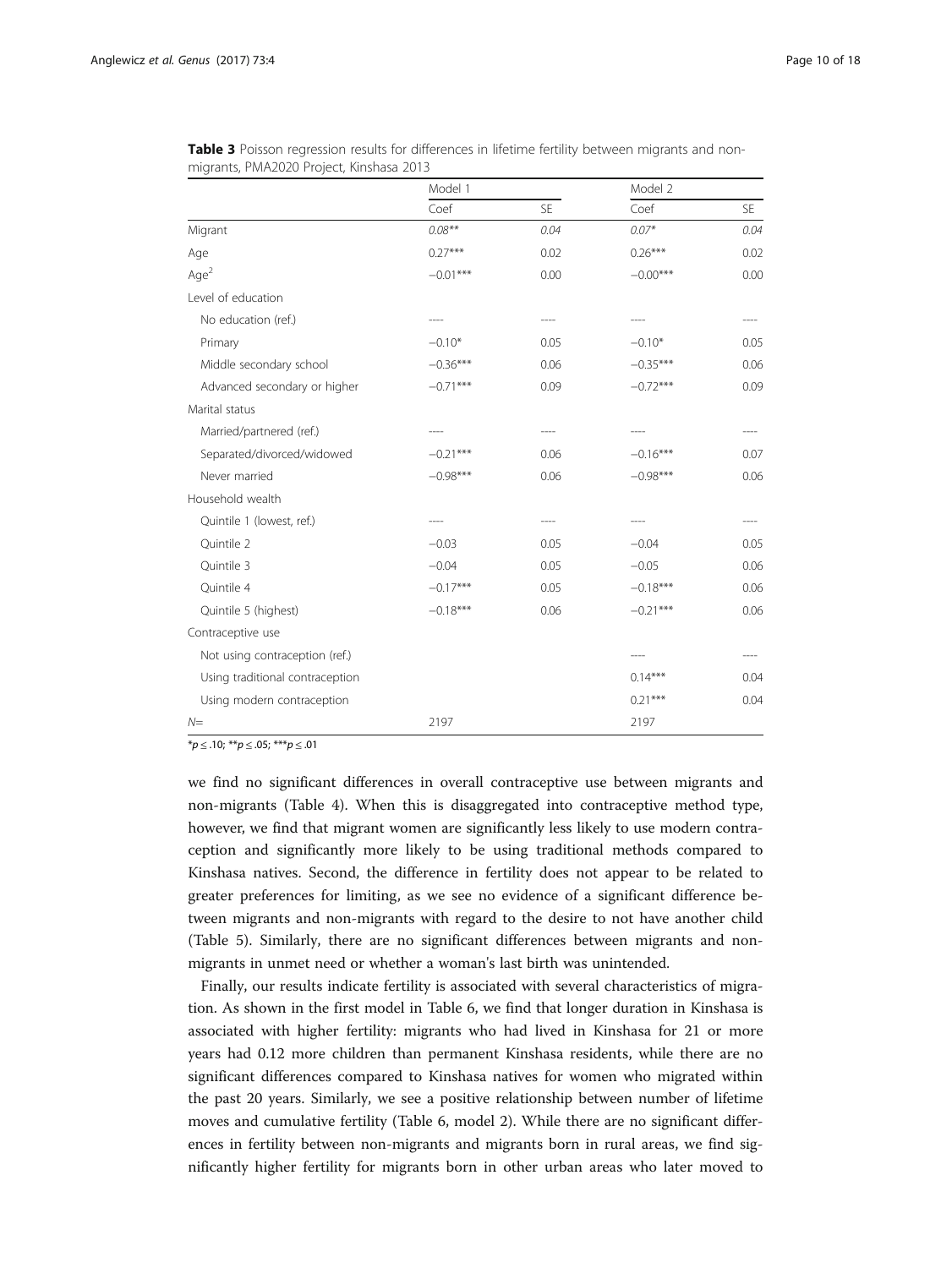|                            | Using any method of<br>contraception |           | Modern<br>contraception |           | Traditional<br>contraception |           |
|----------------------------|--------------------------------------|-----------|-------------------------|-----------|------------------------------|-----------|
|                            | Odds                                 | <b>SE</b> | Odds                    | <b>SE</b> | Odds                         | <b>SE</b> |
| Migrant                    | 0.95                                 | 0.13      | $0.70**$                | 0.13      | $1.28*$                      | 0.20      |
| Number of births           | $1.21***$                            | 0.05      | $1.22***$               | 0.06      | $1.09***$                    | 0.05      |
| Age                        | $1.38***$                            | 0.06      | $1.26***$               | 0.07      | $1.33***$                    | 0.07      |
| Age <sup>2</sup>           | $0.99***$                            | 0.00      | $0.99***$               | 0.00      | $0.99***$                    | 0.00      |
| Level of education         |                                      |           |                         |           |                              |           |
| No education (ref.)        |                                      |           |                         |           |                              |           |
| Primary school             | 0.97                                 | 0.23      | 1.11                    | 0.34      | 0.88                         | 0.23      |
| Middle secondary           | 1.30                                 | 0.31      | $1.91***$               | 0.60      | 0.83                         | 0.23      |
| Advanced secondary +       | $2.13***$                            | 0.63      | $2.56***$               | 0.94      | 1.24                         | 0.42      |
| Marital status             |                                      |           |                         |           |                              |           |
| Married/in union (ref.)    |                                      | ----      |                         |           |                              |           |
| Separated/divorced/widowed | $0.22***$                            | 0.08      | $0.30**$                | 0.16      | $0.27***$                    | 0.13      |
| Never married              | 0.98                                 | 0.13      | 0.99                    | 0.17      | 0.98                         | 0.16      |
| Household wealth           |                                      |           |                         |           |                              |           |
| Quintile 1 (lowest, ref.)  |                                      | $- - - -$ |                         |           |                              |           |
| Ouintile 2                 | 1.13                                 | 0.19      | 0.84                    | 0.18      | 1.37                         | 0.28      |
| Quintile 3                 | $1.40***$                            | 0.23      | 0.88                    | 0.18      | $1.82***$                    | 0.37      |
| Quintile 4                 | 1.23                                 | 0.21      | 1.05                    | 0.22      | 1.29                         | 0.28      |
| Quintile 5 (highest)       | $1.51***$                            | 0.27      | 1.26                    | 0.27      | 1.41                         | 0.31      |
| $N =$                      | 2010                                 |           | 2010                    |           | 2010                         |           |

<span id="page-10-0"></span>Table 4 Logistic regression results for differences in current contraceptive use between migrants and non-migrants, PMA2020 Project, Kinshasa 2013

Notes: \* $p \le 0.10$ ; \*\* $p \le 0.05$ ; \*\*\* $p \le 0.01$ . We remove all pregnant women from this analysis (n = 187, 160 non-migrants and 27 migrants)

Kinshasa compared to non-migrants, shown in Table [6](#page-12-0), model 3. We also performed similar analysis for urban/rural classification of the most recent previous residence (results not shown), and results also showed that urban-to-Kinshasa migrants had significantly higher fertility, but the level of statistical significance was lower ( $p < 0.10$ ) and the coefficient was smaller (0.09) than results for birthplace. We also find statistically significant differences by age at first migration, in which women who first moved by age 20 had significantly higher fertility than women who did not move (Table [7](#page-13-0), model 4). In results not shown, there were no significant differences in fertility by age at most recent migration. Finally, we find an important distinction between individuals who move within Kinshasa, and those who move into Kinshasa from elsewhere. While those moving to Kinshasa from outside have significantly higher fertility, individuals who move within Kinshasa do not (Table [7](#page-13-0), Model 5).

#### Discussion

We find that migrants have significantly higher fertility than permanent Kinshasa residents. The higher fertility for migrants remains even after controlling for characteristics that differ from non-migrants, suggesting that even though migrants systematically differ from non-migrants with regard to age and marital status, differences in fertility are not explained by differences in background characteristics. Our results therefore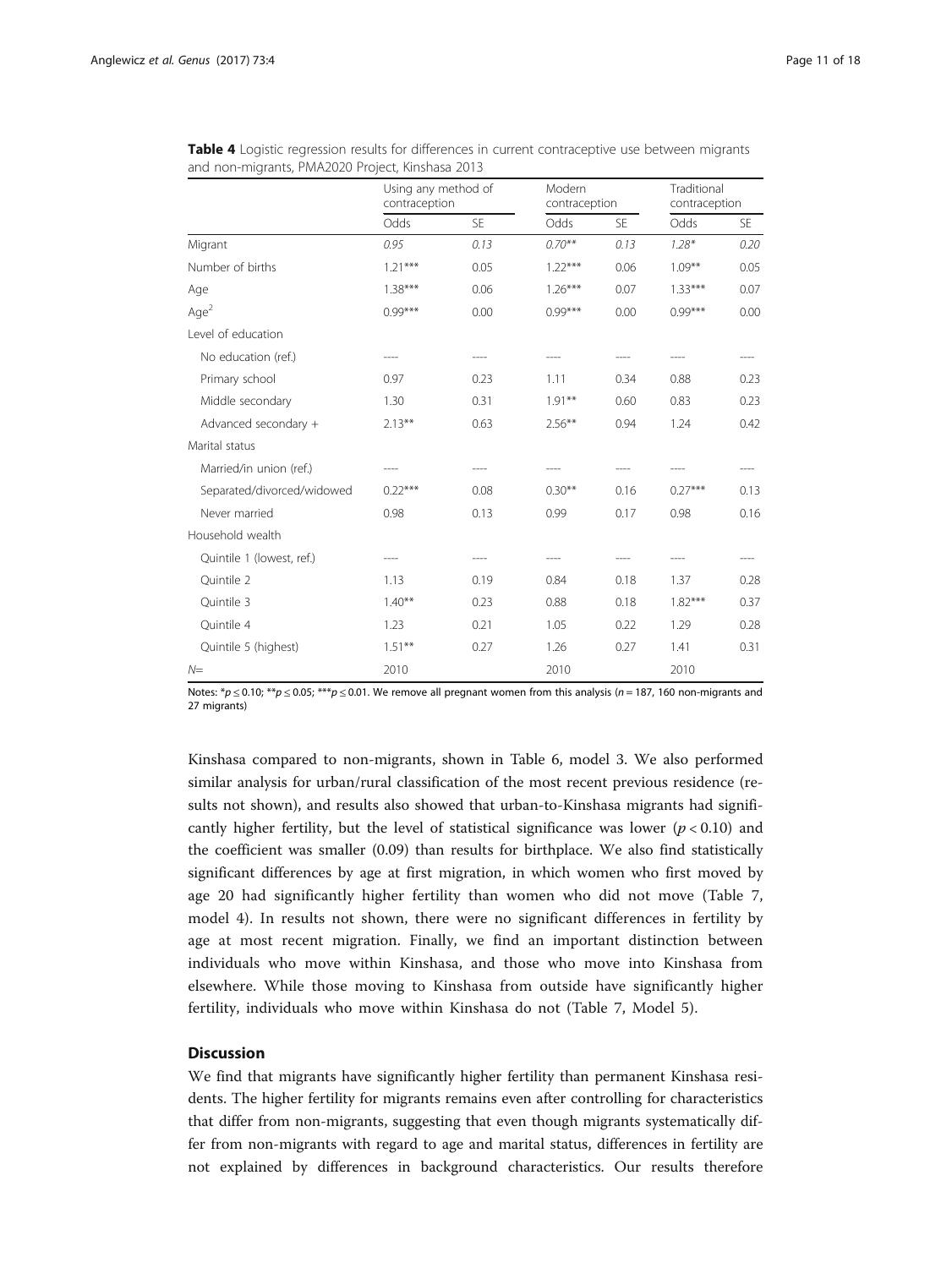|                            | Unmet need |           | Want another child |           |           | Most recent birth unintended |
|----------------------------|------------|-----------|--------------------|-----------|-----------|------------------------------|
|                            | Odds       | <b>SE</b> | Odds               | <b>SE</b> | Odds      | <b>SE</b>                    |
| Migrant                    | 1.11       | 0.18      | 1.01               | 0.18      | 1.07      | 0.17                         |
| <b>Births</b>              | $1.12***$  | 0.04      | $2.21***$          | 0.13      | $1.49***$ | 0.07                         |
| Age                        | $0.95***$  | 0.01      | $0.64***$          | 0.04      | $0.72***$ | 0.05                         |
| Age <sup>2</sup>           |            | ----      | $1.01***$          | 0.00      | $1.00***$ | 0.00                         |
| Level of education         |            |           |                    |           |           |                              |
| No education (ref.)        |            |           |                    |           |           | ----                         |
| Primary school             | 1.49       | 0.37      | 1.28               | 0.37      | 1.42      | 0.33                         |
| Middle secondary           | 1.16       | 0.31      | 1.12               | 0.34      | $1.56*$   | 0.40                         |
| Advanced secondary +       | 0.57       | 0.22      | 1.46               | 0.60      | 0.84      | 0.31                         |
| Marital status             |            |           |                    |           |           |                              |
| Married (ref.)             |            |           |                    |           |           | ----                         |
| Separated/divorced/widowed | $2.99***$  | 0.77      | 1.74               | 0.62      | 1.22      | 0.34                         |
| Never married              |            |           | 1.29               | 0.25      | $4.09***$ | 0.78                         |
| Household wealth           |            |           |                    |           |           |                              |
| Quintile 1 (lowest, ref.)  |            |           |                    |           |           | ----                         |
| Quintile 2                 | 1.12       | 0.21      | 0.91               | 0.19      | $1.43*$   | 0.28                         |
| Quintile 3                 | 0.99       | 0.20      | 1.09               | 0.23      | 0.91      | 0.18                         |
| Quintile 4                 | 0.81       | 0.17      | 1.10               | 0.24      | 0.94      | 0.20                         |
| Quintile 5 (highest)       | 1.15       | 0.26      | 1.12               | 0.25      | 1.09      | 0.25                         |
| $N =$                      | 1175       |           | 2197               |           | 1296      |                              |

<span id="page-11-0"></span>Table 5 Logistic regression results for differences in fertility preferences between migrants and non-migrants, PMA2020 Project, Kinshasa 2013

 $p \le 0.10$ ;  $p \le 0.05$ ;  $p \le 0.01$ ; the quadratic term for age was not statistically significant in the model for unmet need and was therefore left out; unmet need was calculated only for ever-married women, and recent birth unintended was available only for women ever giving birth

suggest that migrants contribute to the population growth of Kinshasa both directly (via migration) and indirectly (through their relatively higher fertility).

However, the difference in fertility between migrants and non-migrants is relatively small in magnitude when considering the difference in fertility levels between Kinshasa and the rest of the country. Our results show a TFR for migrants is 4.76, compared to 4.00 for non-migrants, compared to a TFR in other (non-Kinshasa) urban areas of DRC of 6.03, and 7.25 in rural DRC (with DHS data using 2-year ASFRs) (MPSMRM, MSP & ICF International, [2014\)](#page-17-0). In other words, the TFR for migrants to Kinshasa is much closer to permanent Kinshasa residents than areas of origin.

Based on analysis of family planning-related outcomes, it appears that the higher fertility of migrants could be due to their greater use of less effective contraception: migrants are more likely to use traditional methods and less likely to use modern contraceptive methods, and the difference in fertility between migrants and non-migrants declines in effect size and statistical significance once we control for contraceptive use. The higher rate of traditional method use among migrants could be a preference, or due to from barriers to obtaining modern methods: although there were no significant differences in knowledge of a location to obtain family planning methods (results not shown), migrants may face more barriers to accessing family planning services (Irani et al. [2013;](#page-17-0) Shapiro and Tambashe [1994\)](#page-17-0), suggesting that many migrants may turn to traditional methods in the absence of available modern methods. This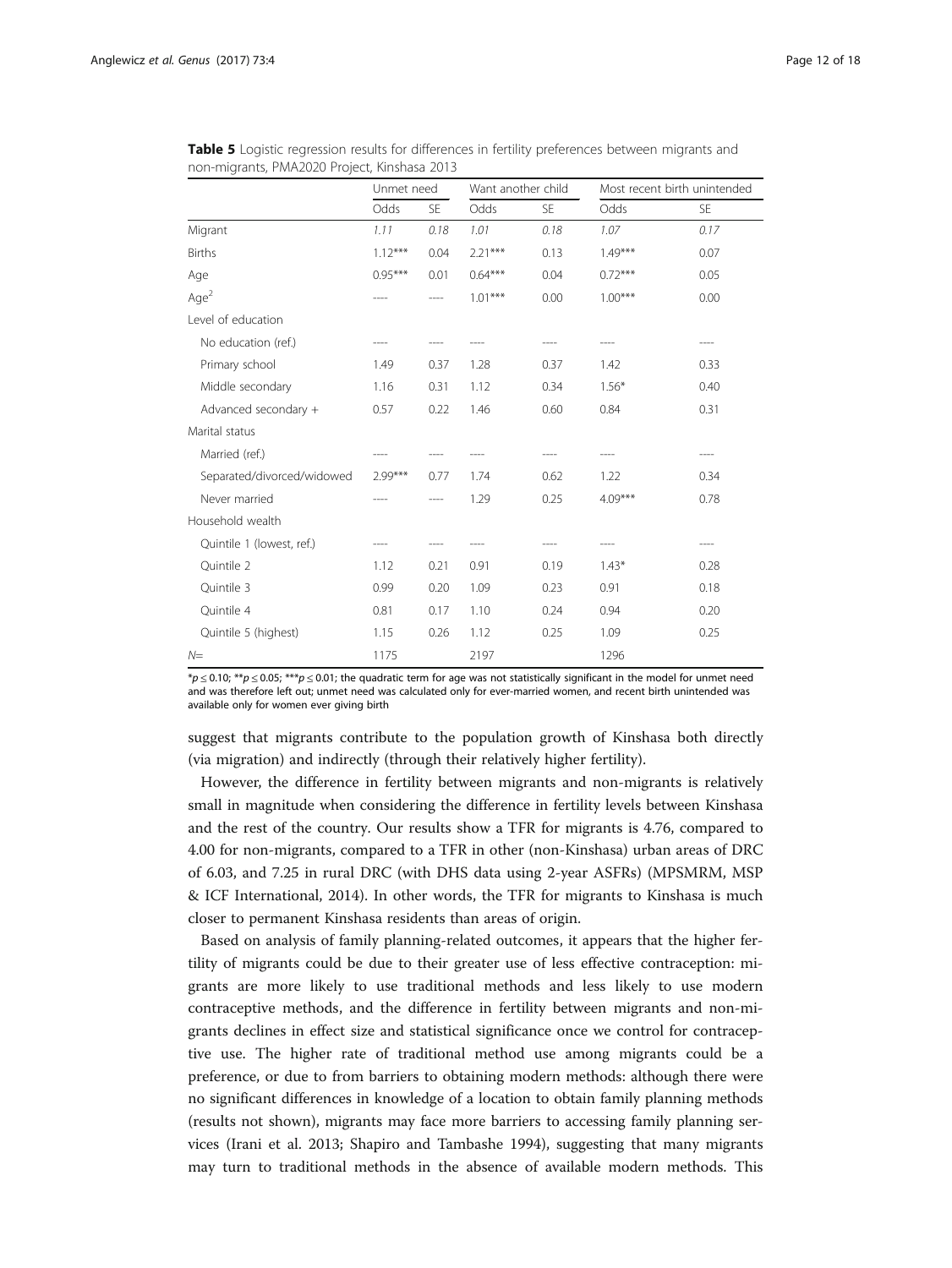| <b>Aline International Studies International International International Designation international Designation i</b> | Model 1           |      |                                                                                                                                                                                              | Model 2    |      |                               | Model 3    |      |
|----------------------------------------------------------------------------------------------------------------------|-------------------|------|----------------------------------------------------------------------------------------------------------------------------------------------------------------------------------------------|------------|------|-------------------------------|------------|------|
|                                                                                                                      | Coef.             | 띥    |                                                                                                                                                                                              | Coef.      | 9É   |                               | Coef.      | 닝    |
| Duration in Kinshasa                                                                                                 |                   |      | Number of moves                                                                                                                                                                              |            |      | Migration stream <sup>a</sup> |            |      |
| Born in Kinshasa (ref.)                                                                                              |                   |      | No moves/non-migrant (ref.)                                                                                                                                                                  | $\vdots$   |      | Non-migrant (ref.)            |            |      |
| 0-5 years in Kinshasa                                                                                                | $\overline{0.11}$ | 0.07 | One move                                                                                                                                                                                     | $-0.01$    | 0.05 | Rural-Kinshasa migrant        | 0.05       | 0.05 |
| 6-20 years in Kinshasa                                                                                               | 0.00              | 0.06 | Two moves                                                                                                                                                                                    | $0.07*$    | 0.04 | Urban-Kinshasa migrant        | $0.10***$  | 0.05 |
| 21+ years in Kinshasa                                                                                                | $0.12**$          | 0.06 | Three + moves                                                                                                                                                                                | $0.17**$   | 0.09 |                               |            |      |
| Age                                                                                                                  | $0.27***$         | 0.02 | Age                                                                                                                                                                                          | $0.27***$  | 0.02 | Age                           | $0.27***$  | 0.02 |
| Age <sup>2</sup>                                                                                                     | $-0.01***$        | 0.00 | Age <sup>2</sup>                                                                                                                                                                             | $-0.00***$ | 0.00 | Age <sup>2</sup>              | $-0.00***$ | 0.00 |
| Level of education                                                                                                   |                   |      | Level of education                                                                                                                                                                           |            |      | Level of education            |            |      |
| No education (ref.)                                                                                                  |                   |      | No education (ref.)                                                                                                                                                                          |            | j    | No education (ref.)           |            |      |
| Primary school                                                                                                       | $-0.10*$          | 0.05 | Primary school                                                                                                                                                                               | $-0.10*$   | 0.05 | Primary school                | $-0.10*$   | 0.05 |
| Middle secondary                                                                                                     | $-0.36***$        | 0.06 | Middle secondary                                                                                                                                                                             | $-0.35***$ | 0.06 | Middle secondary              | $-0.36***$ | 0.06 |
| Advanced secondary +                                                                                                 | $-0.71***$        | 0.09 | Advanced secondary +                                                                                                                                                                         | $-0.71***$ | 0.09 | Advanced secondary +          | $-0.71***$ | 0.09 |
| Marital status                                                                                                       |                   |      | Marital status                                                                                                                                                                               |            |      | Marital status                |            |      |
| Married (ref.)                                                                                                       |                   |      | Married (ref.)                                                                                                                                                                               |            |      | Married (ref.)                |            |      |
| Sep/div/wid                                                                                                          | $-0.21***$        | 0.06 | Sep/div/wid                                                                                                                                                                                  | $-0.21***$ | 0.06 | Sep/div/wid                   | $-0.21***$ | 0.06 |
| Never married                                                                                                        | $-0.98***$        | 0.06 | Never married                                                                                                                                                                                | $-0.98***$ | 0.06 | Never married                 | $-0.98***$ | 0.06 |
| Household wealth                                                                                                     |                   |      | Household wealth                                                                                                                                                                             |            |      | Household wealth              |            |      |
| Quintile 1 (lowest, ref.)                                                                                            |                   |      | Quintile 1 (lowest, ref.)                                                                                                                                                                    |            |      | Quintile 1 (lowest, ref.)     |            |      |
| Quintile 2                                                                                                           | $-0.03$           | 0.05 | Quintile 2                                                                                                                                                                                   | $-0.04$    | 0.05 | Quintile 2                    | $-0.03$    | 0.05 |
| Quintile 3                                                                                                           | $-0.04$           | 0.05 | Quintile 3                                                                                                                                                                                   | $-0.04$    | 0.05 | Quintile 3                    | $-0.04$    | 0.05 |
| Quintile 4                                                                                                           | $-0.17***$        | 0.05 | Quintile 4                                                                                                                                                                                   | $-0.17***$ | 0.05 | Quintile 4                    | $-0.17***$ | 0.05 |
| Quintile 5 (highest)                                                                                                 | $-0.19***$        | 0.06 | Quintile 5 (highest)                                                                                                                                                                         | $-0.18***$ | 0.06 | Quintile 5 (highest)          | $-0.18***$ | 0.06 |
| $\stackrel{\perp}{\geq}$                                                                                             | 2197              |      | $\stackrel{\perp}{\succ}$                                                                                                                                                                    | 2197       |      | $\leq$                        | 2197       |      |
|                                                                                                                      |                   |      | $*_\mathcal{P} \leq 0.10;$ $^{**}\mathcal{P} \leq 0.05;$ $^{***}\mathcal{P} \leq 0.01;$ $^{2e}$ "Migration stream" is measured as the urban/rural classification of the migrant's birthplace |            |      |                               |            |      |

Table 6 Poisson regression results for the relationship between migration characteristics and fertility, PMA2020 Project, Kinshasa 2013 Table 6 Poisson regression results for the relationship between migration characteristics and fertility, PMA2020 Project, Kinshasa 2013

<span id="page-12-0"></span>Anglewicz et al. Genus (2017) 73:4 Page 13 of 18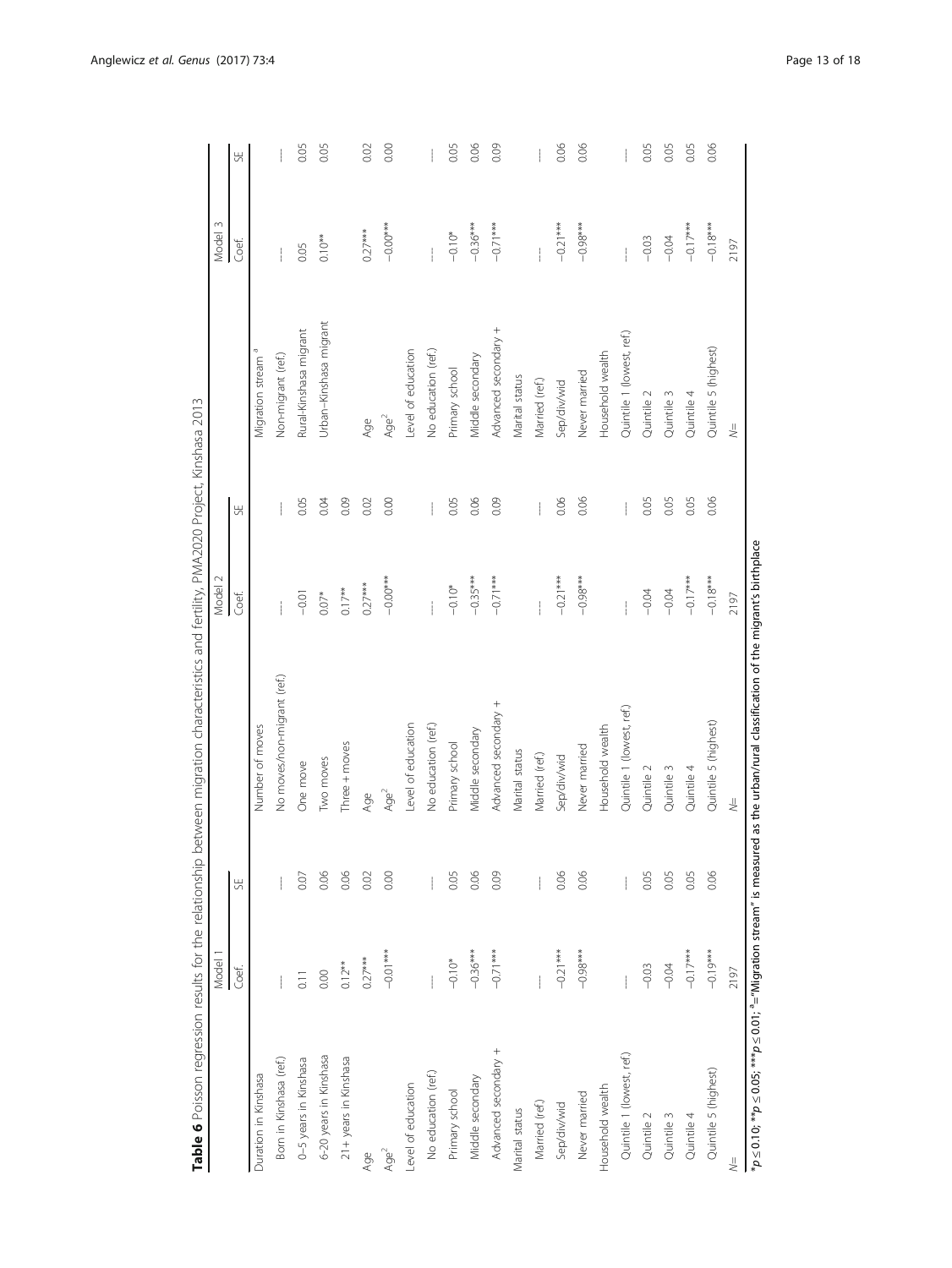|                           | Model 4    |           |                                       | Model 5    |           |
|---------------------------|------------|-----------|---------------------------------------|------------|-----------|
|                           | Coef.      | <b>SE</b> |                                       | Coef.      | <b>SE</b> |
| Age at first migration    |            |           | Intra- and outside-Kinshasa migration |            |           |
| Non-migrant (ref.) ----   |            | ----      | Non-migrant (ref.)                    |            |           |
| 0-9 years old             | 0.05       | 0.04      | Intra-Kinshasa migrant                | 0.00       | 0.06      |
| 10-19 years old           | 0.09       | 0.15      | Migrant to Kinshasa                   | $0.08***$  | 0.04      |
| 20+ years old             | $0.28***$  | 0.14      |                                       |            |           |
| Age                       | $0.27***$  | 0.02      | Age                                   | $0.27***$  | 0.02      |
| Aqe <sup>2</sup>          | $-0.00***$ | 0.00      | Age <sup>2</sup>                      | $-0.00***$ | 0.00      |
| Level of education        |            |           | Level of education                    |            |           |
| No education (ref.)       |            | ----      | No education (ref.)                   |            | ----      |
| Primary school            | $-0.10*$   | 0.05      | Primary school                        | $-0.10*$   | 0.05      |
| Middle secondary          | $-0.36***$ | 0.06      | Middle secondary                      | $-0.36***$ | 0.06      |
| Advanced secondary +      | $-0.72***$ | 0.09      | Advanced secondary +                  | $-0.71***$ | 0.09      |
| Marital status            |            |           | Marital status                        |            |           |
| Married (ref.)            |            |           | Married (ref.)                        |            |           |
| Sep/div/wid               | $-0.21***$ | 0.06      | Sep/div/wid                           | $-0.21***$ | 0.06      |
| Never married             | $-0.98***$ | 0.06      | Never married                         | $-0.98***$ | 0.06      |
| Household wealth          |            |           | Household wealth                      |            |           |
| Quintile 1 (lowest, ref.) |            |           | Quintile 1 (lowest, ref.)             |            |           |
| Quintile 2                | $-0.03$    | 0.05      | Quintile 2                            | $-0.03$    | 0.05      |
| Quintile 3                | $-0.04$    | 0.05      | Quintile 3                            | $-0.04$    | 0.05      |
| Quintile 4                | $-0.17***$ | 0.05      | Quintile 4                            | $-0.17***$ | 0.05      |
| Quintile 5 (highest)      | $-0.19***$ | 0.06      | Quintile 5 (highest)                  | $-0.18***$ | 0.06      |
| $N =$                     | 2197       |           | $N =$                                 | 2197       |           |

<span id="page-13-0"></span>Table 7 Poisson regression results for the relationship between migration characteristics and fertility, PMA2020 Project, Kinshasa 2013

 $\frac{1}{2}$  \*p  $\leq$  0.10; \*\*p  $\leq$  0.05; \*\*\*p  $\leq$  0.01

finding is in line with previous research on contraceptive use and migration in Kinshasa, which also found that migration status was associated with a decreased likelihood of using modern methods, but not for using any method of contraception (Shapiro and Tambashe [1994\)](#page-17-0), suggesting that a higher likelihood of traditional than modern method use by migrants in Kinshasa is consistent over time.

The more-detailed measures of migration contribute to our knowledge on the association between migration and fertility in Kinshasa. Perhaps surprisingly, cumulative fertility is higher among migrants who have lived longest in Kinshasa, even after controlling for age. We also find that migration does not appear to lower fertility due to disruption: more lifetime moves is associated with higher fertility in our sample, which could potentially instead reflect the disruptive effect of migration on access to family planning. We find that the higher fertility among migrants in our sample appears to be driven primarily by urban-Kinshasa migrants, who have significantly higher fertility than non-migrants, while no difference is found for rural migrants into Kinshasa. This may represent different patterns of adaptation between these two groups or stronger selection those seeking higher education from rural areas. It could also result from different age patterns fertility and different patterns of return migration of these two groups, if for example a greater proportion of women migrate at younger ages from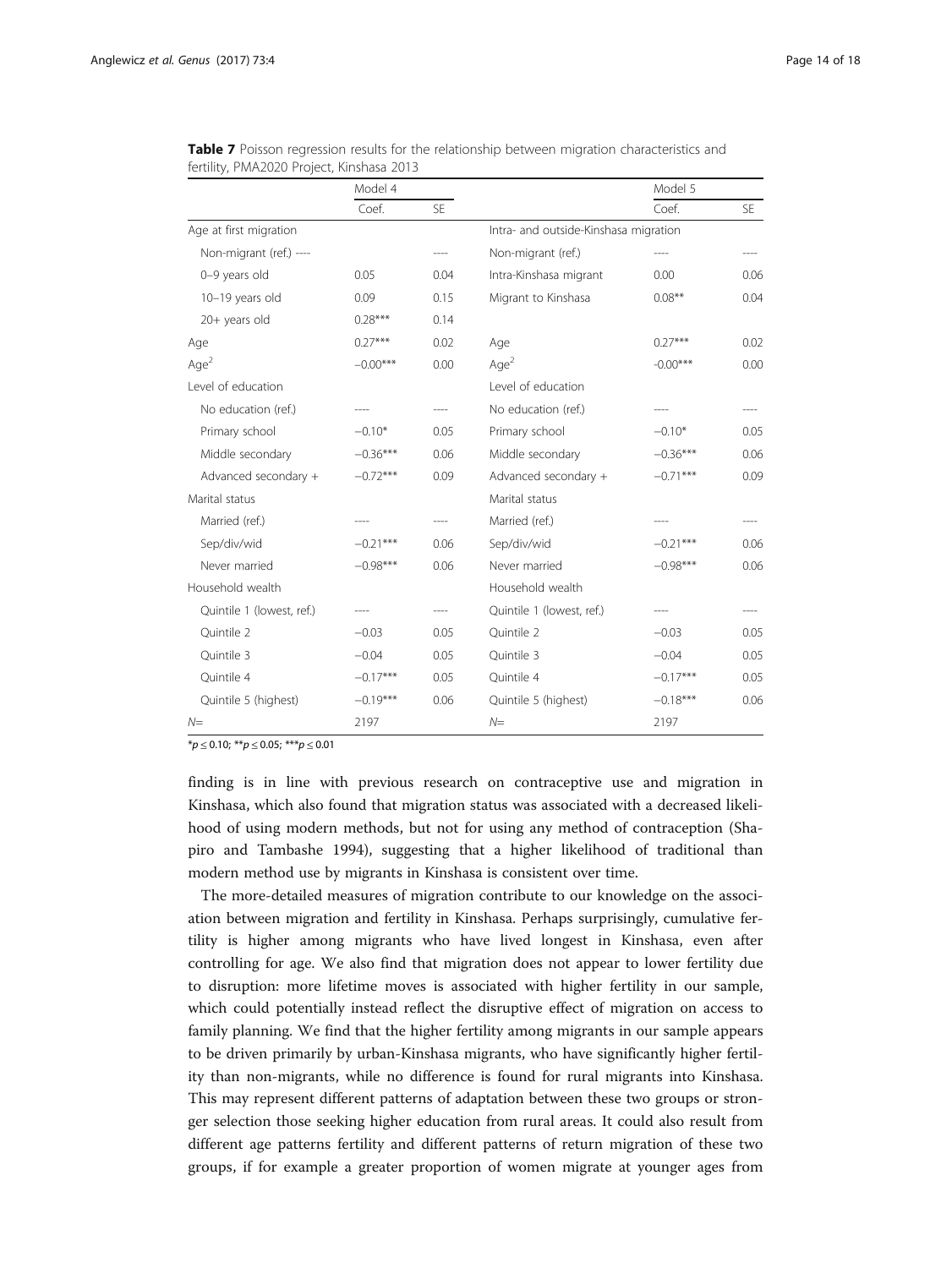rural areas (for schooling or work) and have low fertility while in Kinshasa but are also more likely to return to their villages during peak childbearing years while migrants from urban areas are more likely to stay in Kinshasa permanently. Higher fertility among migrants is concentrated among those who first migrated at relatively older ages (by age 20), which provides some evidence for the socialization hypothesis. Finally, we show that the distinction between intra-Kinshasa migration and moving to Kinshasa is important, as migrants to Kinshasa have significantly higher fertility than nonmigrants, but intra-Kinshasa migrants are not different. It is important to note that the order of events between migration and fertility cannot be accurately measured with this dataset (such data are rare in any setting, particularly SSA), but our nuanced measures, which are also seldom available, nonetheless yield insight into migration processes in SSA.

We also tested other possible explanations for higher fertility among migrants for which no significant associations were found. There did not appear to be differences in geographic access to family planning: migrants were no different from non-migrants in knowledge of a location to obtain family planning methods, although it is possible they may face other barriers to access. Similarly, as mentioned above, there was no statistically significant relationship between age at most recent migration and cumulative fertility.

Lower fertility among urban migrants compared to non-migrants in the places of origin has been found in much of the recent literature on SSA (Brockerhoff [1998](#page-16-0); Omondi and Ayiemba [2005;](#page-17-0) White, Muhidin, et al. [2008](#page-17-0); White et al. [2005\)](#page-17-0). This is also closely aligned with recent studies from West Africa on internal migration to a capital city, which also found remarkably similar fertility outcomes between migrants and non-migrants in Accra, Ghana (Rokicki, Montana, and Fink [2014](#page-17-0)). Prior research suggests an increased use of modern contraception after urban migration impacts lower fertility (Brockerhoff and Eu [1993](#page-16-0)), while this may be the case for Kinshasa migrants as well, it appears that the marginally higher fertility may be partly explained by greater reliance on traditional methods. Earlier research in Kinshasa also found that migrant women were less likely to report having had an abortion, suggesting higher abortion rates among Kinshasa natives may also play a role in their lower fertility outcomes (Shapiro and Tambashe [2003\)](#page-17-0).

There are several possible explanations for our results. Our results are generally compatible with the selection hypothesis, that migration may select individuals with differing fertility profiles. We suspect this selection effect based largely on the similar education profiles of migrants and non-migrants, which was particularly surprising given the differences in average years of education among women in Kinshasa (10.4), compared to other urban areas of the DRC (8.0) and rural DRC (4.5) (MPSMRM, MSP and ICF International, [2014](#page-17-0)). As few other cities in Kinshasa have universities and many rural areas have only primary schools, in order to attain the similar education profile of non-migrants, most migrants either had relatively high educational attainment at their places of origin prior to moving (unlikely, if not impossible, in most rural areas) or migrated to Kinshasa in order to increase their educational attainment—both scenarios which imply selection in terms of education. The similar fertility between migrant and non-migrants also hints at adaptation following migration (although we cannot distinguish clearly between fertility prior to and following migration),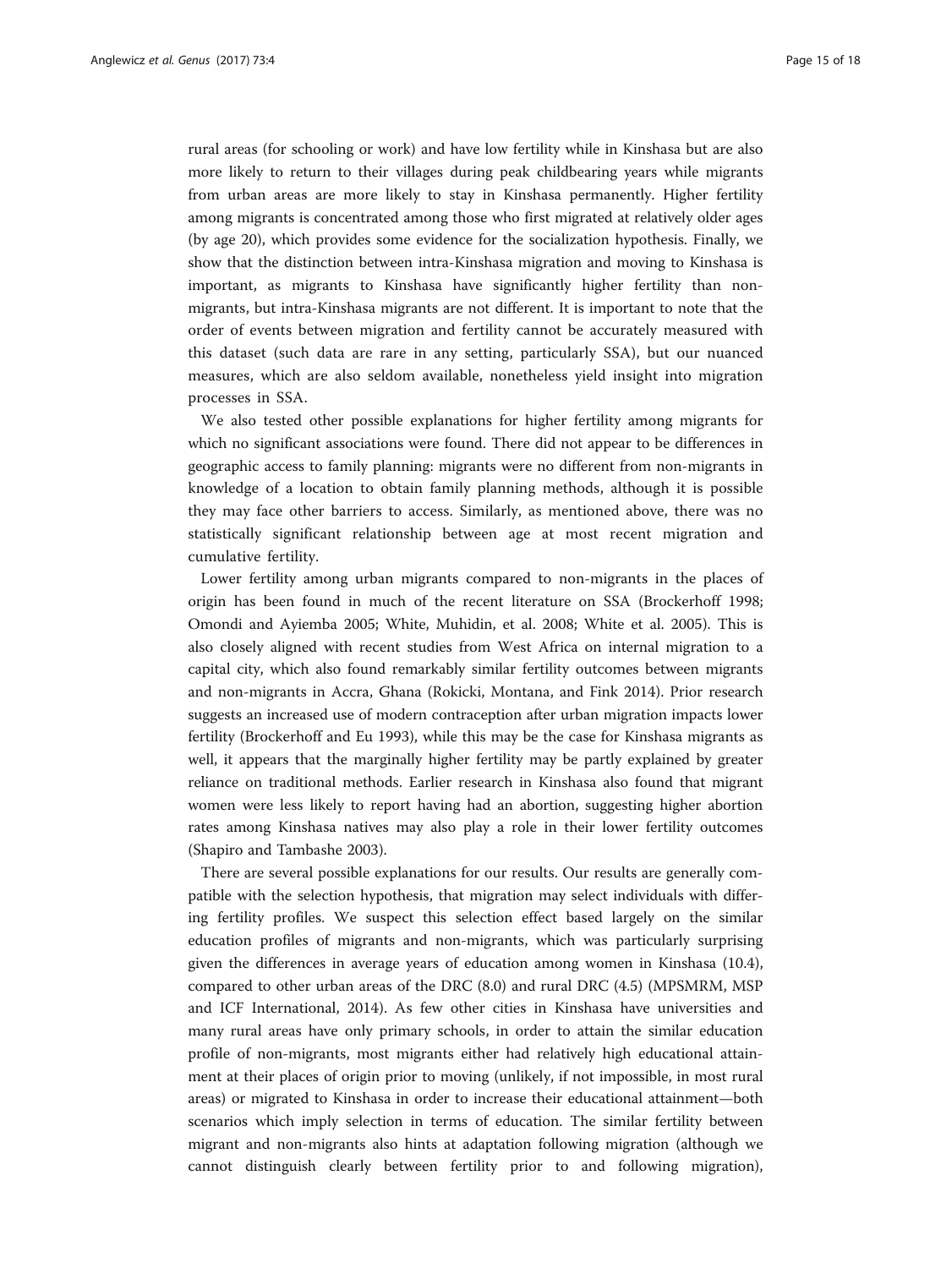particularly as migrant rates of contraceptive use, while they lag behind those of nonmigrants, are much higher than for women in their places or origin, suggesting changes in their contraceptive practices following relocation in Kinshasa. In addition, there is some evidence for socialization, as individuals who first migrate at older ages have higher fertility than Kinshasa non-migrants (although their fertility is still lower than most other rural or urban areas of DRC).

In contrast, we do not find support for other possible reasons for differential fertility among migrants. For example, we do not find that migrants maintain fertility closer to that found in their place of origin, given that the TFR for migrants is closer to permanent Kinshasa residents than areas of origin (as described above). In addition, we do not find evidence of adaptation; fertility does not decline with greater durations of time in Kinshasa; in fact we find that fertility is highest among longer-term migrants. In addition, migration does not appear to disrupt fertility, as we also find higher fertility with more moves.

We do not intend to estimate the effect of migration on fertility in this research. Instead, we seek to identify differences in fertility between migrants and non-migrants in Kinshasa, and explore possible explanations for these differences. Establishing a causal relationship between migration and fertility would require longitudinal data that includes complete birth histories and precise timing of births and migration—a rarity for SSA. Without complete birth histories for respondents, we cannot identify the order of events between births and migration and thus cannot determine whether the higher fertility found for migrants is a result of higher fertility prior to migration or higher levels of fertility by migrants after re-locating to Kinshasa. Similarly, without longitudinal data, it is not possible to establish the order of events; for example, was economic status affected by migration to Kinshasa, and/or did migration select individuals of differing economic status? In addition, the survey did not measure some factors that may be associated with fertility and differ by migration status, such as employment, which research in Kinshasa prior to the period of conflict found to be highly correlated with contraceptive use and access to abortion (Shapiro and Tambashe [2003\)](#page-17-0). Although one of the main advantages of the PMA2020 Kinshasa dataset is its comparability to the DHS data for Kinshasa, because the 2014 DRC DHS did not include variables on migration (as these were dropped from the DHS Round 6 core questionnaire in most countries), we are unable to compare our results with the DRC DHS (although our fertility estimates for Kinshasa as whole match closely those from the DHS).

Even without identifying the causal effect of migration on fertility and related outcomes, these findings nonetheless suggests there are important differences in migrant fertility and family planning in Kinshasa that could be considered in current family planning program approaches and for more detailed study in further research. Most notably, the higher use of traditional methods by migrants may signal a greater unmet need for modern contraception by this group. While the higher traditional method use by migrants could likewise signal preference for these methods, we think this is unlikely given that traditional method use is higher in Kinshasa than in other urban areas or rural areas (17.4% in Kinshasa compared with 10.0% in other urban areas and 8.9% in rural areas, according to the 2014 DHS), making it unlikely that migrants are continuing the preferred method from their places of origin. Rather, this may signal migrant adaptation to traditional methods in the absence of easy access to modern methods,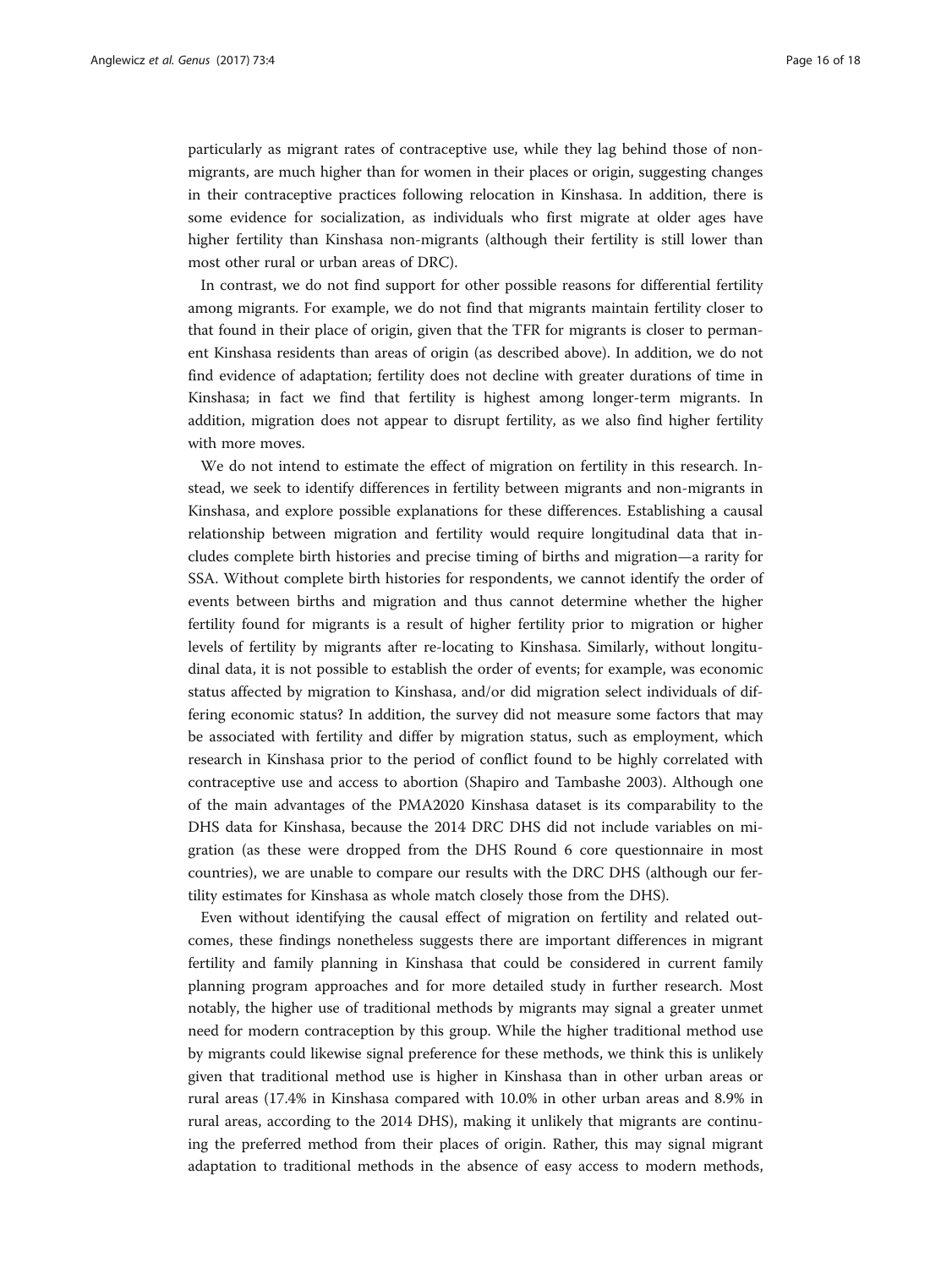<span id="page-16-0"></span>meaning migrants currently using traditional methods may represent a segment of women eager to transition to modern methods. The complexity of our results also reinforces the importance of acknowledging diversity among migrants. Different hypotheses may apply for different migrant groups at different times and in different contexts, and the collection of more detailed data on both migration and birth histories is necessary to better identify dominant theories of fertility and mobility in different contexts.

#### Conclusion

Our findings suggest that rather than fuel rapid increases in Kinshasa's urban growth, continued migration to Kinshasa may also have a positive contribution to the process of the fertility transition throughout the country, if the city continues to absorb high numbers of migrants who ultimately have significantly and substantially lower fertility than they would likely have had if they remained in their urban or rural places of origin. While more complete data on the timing of migration and fertility is needed to tease out the dominant mechanisms at play, our findings strongly suggest that residence in a new urban area may play an important role in lowering fertility rates of the substantial numbers of women who are expected to migrate to Kinshasa from other areas of the DRC in the coming years.

#### Authors' contributions

PA and JC developed the research question and study design. PA conducted the statistical analysis. JC reviewed the literature. PK coordinated data collection and provided interpretation of the results. All authors provided comments and edits on the manuscript at each stage, and all authors read and approved the final manuscript.

#### Competing interests

The authors declare that they have no competing interests.

#### Publisher's Note

Springer Nature remains neutral with regard to jurisdictional claims in published maps and institutional affiliations.

#### Author details

<sup>1</sup>Department of Global Community Health and Behavioral Science, School of Public Health and Tropical Medicine Tulane University, 1440 Canal St Suite 2210, New Orleans, LA, USA. <sup>2</sup>Bill and Melinda Gates Foundation, 440 5th Ave N. Seattle, WA 98109, USA. <sup>3</sup>Division of Epidemiology and Biostatistics School of Public Health, Kinshasa School of Public Health, University of Kinshasa, BP 11850 Kinshasa 1, Kinshasa, Democratic Republic of Congo.

#### Received: 3 January 2017 Accepted: 4 May 2017 Published online: 30 May 2017

#### References

Anglewicz, P. (2012). Migration, marital change and HIV infection in Malawi. Demography, 49, 239–265.

- Bertrand, J. T., Chirhamolekwa, C., et al. (1990). Post-partum events and fertility control in Kinshasa, Zaire. Journal of Biosocial Science, 22(2), 197–211.
- Brockerhoff, M., & Eu, H. (1993). Demographic and socioeconomic determinants of female rural to urban migration in Sub-Saharan Africa. International Migration Review, 27(3), 557-577.
- Brockerhoff, M. (1995). Fertility and Family-Planning in African Cities the Impact of Female Migration. Journal of Biosocial Science, 27(3), 347–358.
- Brockerhoff, M. (1998). In R. E. Bilsborrow (Ed.), Migration, urbanization, and development: New directions and issues (pp. 357–87). Norwell: United Nations Population Fund. Kluwer Academic Publishers.

Brockerhoff, M., & Yang, X. (1994). Impact of migration on fertility in sub-Saharan Africa. Social Biology, 41(1-2), 19–43. Chattopadhyay, A., White, M. J., Debpuur, C., et al. (2006). Migrant fertility in Ghana: Selection versus adaptation and disruption as causal mechanisms. Population Studies, 60(2), 189–203.

Cleland, J., & Wilson, C. (1987). Demand Theories of the Fertility Transition - an Iconoclastic View. Population Studies, 41(1), 5–30. Cleland, J., Bernstein, S., Ezeh, A., et al. (2006). Family planning: the unfinished agenda. Lancet, 368(9549), 1810–1827. Cleveland, D. A. (1991). Migration in West Africa - a Savanna Village Perspective. Africa, 61(2), 222–246. Corker, J. (2015). Not Just When but Where: Investigating internal migration fertility decline in West Africa. San Diego:

Presented at the Population Association of America Annual Conference.

Deane, K. D., Parkhurst, J. O., & Johnston, D. (2010). Linking migration, mobility and HIV. Trop Med Int Health, 15, 1458–63. Easterlin, R. A. (1975). An economic framework for fertility analysis. Studies in family planning, 6(3), 54–63.